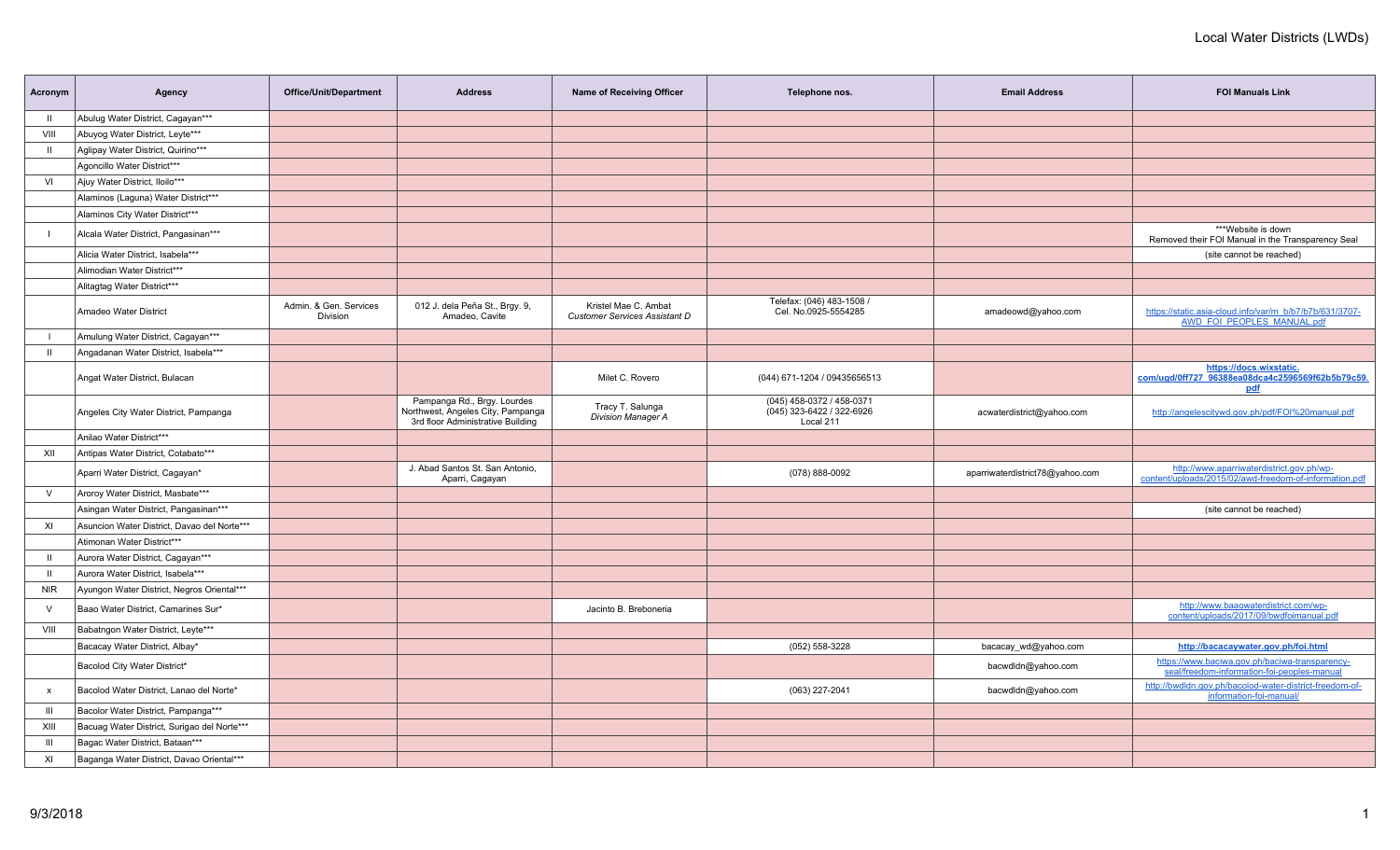| Acronym        | Agency                                                 | <b>Office/Unit/Department</b> | <b>Address</b>                                                                               | Name of Receiving Officer                            | Telephone nos.                     | <b>Email Address</b>     | <b>FOI Manuals Link</b>                                                                                    |
|----------------|--------------------------------------------------------|-------------------------------|----------------------------------------------------------------------------------------------|------------------------------------------------------|------------------------------------|--------------------------|------------------------------------------------------------------------------------------------------------|
|                | BACIWAD   Bago City Water District, Negros Occidental* |                               | BACIWAD Bldg. Social Justice<br>Complex, Rafael Salas Drive,<br>Bago City, Negros Occidental |                                                      |                                    |                          | http://bagocitywd.gov.ph/wp-<br>content/uploads/2017/10/BAGO-CITY-WATER-DISTRICT-<br>FOI.pdf               |
| CAR            | Baguio Water District, Baguio City***                  |                               |                                                                                              |                                                      |                                    |                          | (site cannot be reached)<br>hardcopy                                                                       |
| <b>NIR</b>     | Bais Clty Mabinay Water District***                    |                               |                                                                                              |                                                      |                                    |                          | Hardcopy                                                                                                   |
| Ш              | Balagtas Water District, Bulacan***                    |                               |                                                                                              |                                                      |                                    |                          |                                                                                                            |
|                |                                                        |                               |                                                                                              | Alfie Pepito                                         |                                    | pacd@balambanwd.gov.ph   |                                                                                                            |
| BWD            | Balamban Water District, Cebu*                         | PACD                          | Aliwanay, Balamban, Cebu                                                                     | <b>Melchor Curacha</b>                               | 9332299344                         | info@balambanwd.gov.ph   | https://balambanwd.gov.ph/wp-<br>content/uploads/Transparency-Seal/GGC4/FOI/bwd_FOI.                       |
|                |                                                        |                               |                                                                                              | Marrie Ann Rose S. Pilapil<br><b>Board Secretary</b> | 9989602434                         | bod@balambanwd.gov.ph    | pdf                                                                                                        |
| $\mathbf{III}$ | Balanga Water District, Balanga City, Bataan*          | <b>HR Division</b>            | Balanga Water District                                                                       | Joy Ann D. Binsol                                    | 0920-9274726<br>0928-8228098       |                          | http://www.balangawater.gov.ph/wp-                                                                         |
|                |                                                        |                               |                                                                                              | Loreto Q. Palad                                      |                                    |                          | content/uploads/2017/09/BLWD-Peoples-FOI-Manual.pdf                                                        |
| $\mathbf{I}$   | Balaoan Water District, La Union***                    |                               |                                                                                              |                                                      |                                    |                          | Removed their FOI Manual in the Transparency Seal                                                          |
| $\vee$         | Balatan Water District, Camarines Sur***               |                               |                                                                                              |                                                      |                                    |                          |                                                                                                            |
|                | Balayan Water District***                              |                               |                                                                                              |                                                      |                                    |                          |                                                                                                            |
|                | Baler Water District***                                |                               |                                                                                              |                                                      |                                    |                          |                                                                                                            |
| $\times$       | Balingasag Water District, Misamis Oriental            |                               | Balingasag Misamis Oriental                                                                  | Nelson B. Salvacion                                  | (088) 333-2025                     | balingasag_wd@yahoo.com  | http://www.balingasagwaterdistrict.com/wp-<br>content/uploads/2018/01/BWD-Freedom-of-Information.pdf       |
| $\mathbf{III}$ | Baliwag Water District, Bulacan*                       |                               |                                                                                              | Records Officer/Personnel                            |                                    |                          | http://baliwagwd.com/contents/wp-<br>content/uploads/2017/09/Freedom-of-Information-Peoples-<br>Manual.pdf |
| $\blacksquare$ | Balungao Water District, Pangasinan***                 |                               |                                                                                              |                                                      |                                    |                          | Removed their FOI Manual in the Transparency Seal                                                          |
| CAR            | Banaue Water District, Ifugao***                       |                               |                                                                                              |                                                      |                                    |                          |                                                                                                            |
| XII            | Banga Water District, South Cotabato***                |                               |                                                                                              |                                                      |                                    |                          |                                                                                                            |
|                | Bangui Water District, Ilocos Norte***                 |                               |                                                                                              |                                                      |                                    |                          |                                                                                                            |
| $\mathbf{I}$   | Bani Water District, Pangasinan***                     |                               |                                                                                              |                                                      |                                    |                          |                                                                                                            |
| XI             | Bansalan Water District, Davao del Sur***              |                               |                                                                                              |                                                      |                                    |                          |                                                                                                            |
| $\vee$         | Baras Water District, Catanduanes***                   |                               |                                                                                              |                                                      |                                    |                          |                                                                                                            |
|                | Barbaza Water District***                              |                               |                                                                                              |                                                      |                                    |                          |                                                                                                            |
| $\vee$         | Barcelona Water District, Sorsogon***                  |                               |                                                                                              |                                                      |                                    |                          |                                                                                                            |
| VIII           | Basey Water District, Samar***                         |                               |                                                                                              |                                                      |                                    |                          |                                                                                                            |
| $\blacksquare$ | Basista Water District, Pangasinan***                  |                               |                                                                                              |                                                      |                                    |                          |                                                                                                            |
| <b>BWU</b>     | Batac Water District, Ilocos Norte                     |                               |                                                                                              | Robert Filam C. Manglal-lan<br>Clerk Processor A     |                                    |                          | http://www.batacwd.gov.ph/wp-<br>content/files/FREEDOM_OF_INFORMATION.pdf                                  |
|                | Batangas City Water District***                        |                               |                                                                                              |                                                      |                                    |                          |                                                                                                            |
| BWD            | Bato Water District, Camarines Sur                     |                               | Santiago, Bato, Camarines Sur                                                                | Ryan D. Tombado                                      | (054) 277-4269;Globe:              | bwd_batocamsur@yahoo.com | http://www.batowdcamsur.gov.ph/main_pdf/cc_foi_2017.pdf                                                    |
| <b>BWD</b>     | Bato Water District. Catanduanes*                      |                               |                                                                                              |                                                      |                                    |                          | http://www.batocatwater.gov.ph/freedom.html                                                                |
|                | Bayambang Water District, Pangasinan*                  |                               |                                                                                              |                                                      |                                    |                          | Removed their FOI Manual in the Transparency Seal                                                          |
| <b>NIR</b>     | Bayawan Water District, Negros Oriental*               |                               | Lot 1, Blk N, Don Gaspar Vicente<br>Subd., Villareal,<br>Bayawan City, Negros Oriental       |                                                      | TeleFax # (035) 430-0361, 228-3349 |                          | http://www.bawad.gov.ph/pdf/FOI%202017.pdf                                                                 |
| VIII           | Baybay City Water District, Leyte***                   |                               |                                                                                              |                                                      |                                    |                          |                                                                                                            |
| XIII           | Bayugan Water District, Bislig City***                 |                               |                                                                                              |                                                      |                                    |                          | (site cannot be reached)<br>transparency seal                                                              |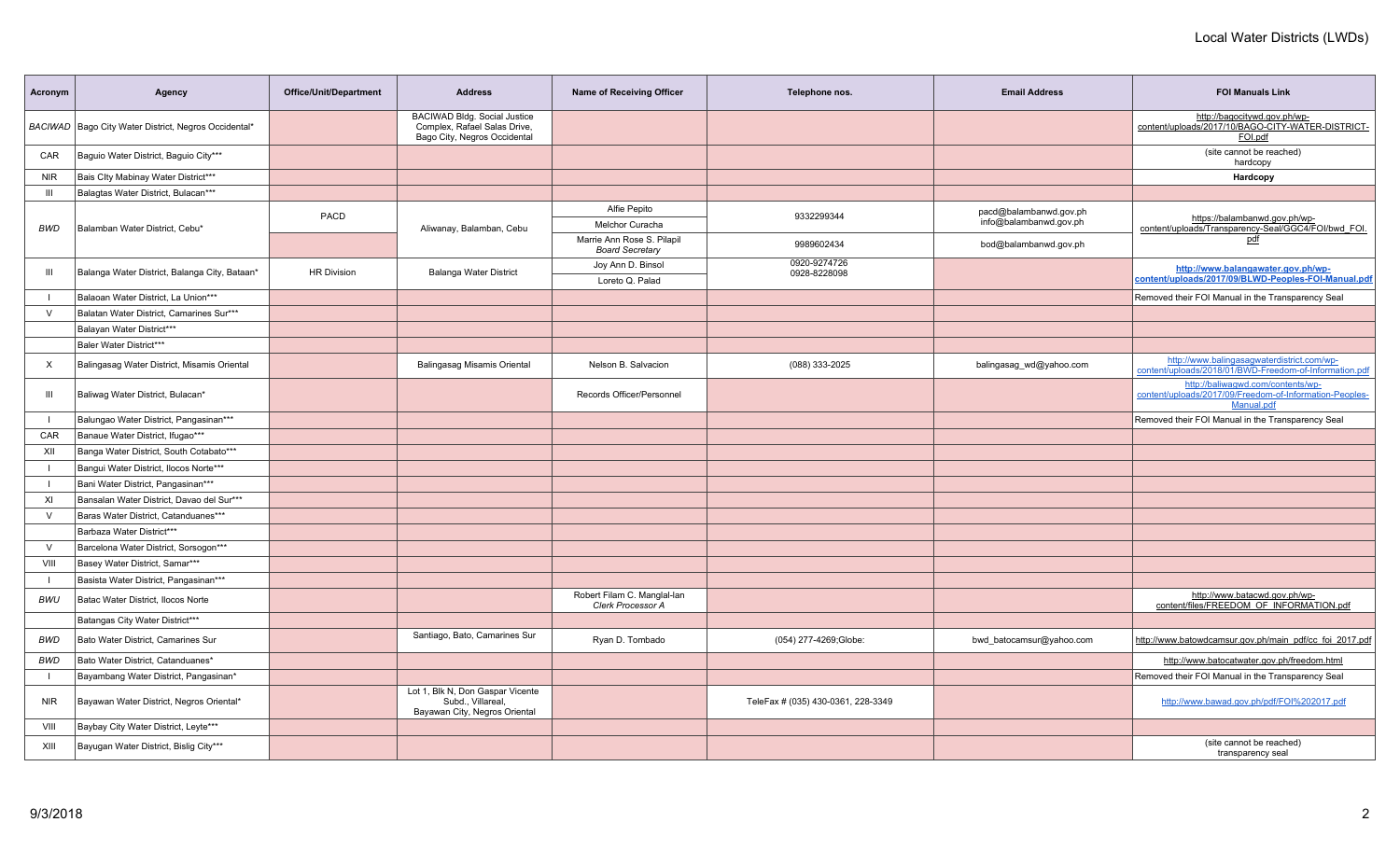| Acronym      | Agency                                                  | <b>Office/Unit/Department</b> | <b>Address</b>                                                                                                    | <b>Name of Receiving Officer</b>                       | Telephone nos.            | <b>Email Address</b>          | <b>FOI Manuals Link</b>                                                                       |
|--------------|---------------------------------------------------------|-------------------------------|-------------------------------------------------------------------------------------------------------------------|--------------------------------------------------------|---------------------------|-------------------------------|-----------------------------------------------------------------------------------------------|
|              | Belison Water District***                               |                               |                                                                                                                   |                                                        |                           |                               |                                                                                               |
| $\mathbf{H}$ | Benito Soliven Water District, Isabela***               |                               |                                                                                                                   |                                                        |                           |                               |                                                                                               |
| <b>NIR</b>   | Binalbagan Water District, Negros Occidental            |                               |                                                                                                                   | Angie Blaise P.Cañon<br><b>Board Secretary</b>         | 742-9899                  | angieblaise247@yahoo.com      | https://drive.google.<br>com/file/d/1A_Hm_dGPwnL0JFxC4PP-mVJx5ioAT-<br>7Z/view                |
|              | Binalonan Water District, Pangasinan***                 |                               |                                                                                                                   |                                                        |                           |                               | Removed their FOI Manual in the Transparency Seal                                             |
|              | Binmaley Water District, Pangasinan*                    |                               |                                                                                                                   |                                                        |                           |                               | http://binmaleywaterdistrict.gov.ph/wp-<br>content/uploads/2016/01/foi.pdf                    |
| XIII         | Bislig City Water District, Surigao del Sur***          |                               |                                                                                                                   |                                                        |                           |                               | Removed their FOI Manual in the Transparency Seal                                             |
| VII          | Bogo Water District, Cebu***                            |                               |                                                                                                                   |                                                        |                           |                               |                                                                                               |
| Ш            | Bongabon Water District, Nueva Ecija*                   |                               | 82 Brgy. Magtanggol, Bongabon,<br>Nueva Ecija 3128                                                                |                                                        | $(044)$ 958 - 1299        | bwdne@yahoo.com.ph            | https://docs.google.com/file/d/0BwLr4yXYjwEidkd4LTNaOUd                                       |
| ARMM         | Bongao Water District, Tawi-Tawi***                     |                               |                                                                                                                   |                                                        |                           |                               |                                                                                               |
| VIII         | Borongan Water District, Borongan City***               |                               |                                                                                                                   |                                                        |                           |                               |                                                                                               |
| XI           | Braulio E. Dujali Water District, Davao del<br>Norte*** |                               |                                                                                                                   |                                                        |                           |                               |                                                                                               |
| CAR          | Bucay Water District, Abra***                           |                               |                                                                                                                   |                                                        |                           |                               |                                                                                               |
|              |                                                         |                               | <b>Buenavista Water District</b>                                                                                  | Alona G. Orihuela<br>Records Officer                   |                           |                               |                                                                                               |
| XIII         | Buenavista Water District, Agusan del Norte*            |                               | Rizal Avenue, Barangay 3<br>Buenavista, Agusan del<br>Norte                                                       | Janette R. Aloyon<br>Division - A                      | (085) 343-4037 / 808-0055 | bwd adn@yahoo.com             | http://buenawater.gov.ph/wp-content/uploads/foi/FOI%<br>20Peoples%20Manual%202017%20final.pdf |
|              |                                                         |                               |                                                                                                                   | Engr. Salvador S. Chan, Jr.<br>Division - B            |                           |                               |                                                                                               |
| VI           | Buenavista Water District, Guimaras***                  |                               |                                                                                                                   |                                                        |                           |                               |                                                                                               |
|              | Bugallon Water District, Pangasinan***                  |                               |                                                                                                                   |                                                        |                           |                               |                                                                                               |
| VI           | Bugasong Water District, Antique***                     |                               |                                                                                                                   |                                                        |                           |                               |                                                                                               |
|              | Bulacan Water District*                                 |                               | Calle Estacion cor. Molina St., San<br>Jose, Bulakan, Bulacan                                                     |                                                        |                           |                               | http://www.bulacanwd.gov.ph/wp-<br>content/uploads/2016/12/FOI-BWD.pdf                        |
| V            | Bulan Water District, Sorsogon***                       |                               |                                                                                                                   |                                                        |                           |                               |                                                                                               |
| XIII         | Bunawan Water District, Agusan del Sur***               |                               |                                                                                                                   |                                                        |                           |                               |                                                                                               |
|              | Bustos Water District*                                  |                               |                                                                                                                   |                                                        |                           |                               | http://www.bustoswaterdistrict.com/docs/Freedom-of-<br><b>Information-Manual.pdf</b>          |
| XII          | Butuan City Water District, Butuan City*                |                               |                                                                                                                   |                                                        |                           |                               | http://bcwd.gov.ph/transp/1510551360 a.pdf<br>cannot access file                              |
| $\mathbf{H}$ | Cabagan Water District, Isabela*                        |                               |                                                                                                                   |                                                        |                           |                               | http://cabaqanwaterdistrict.gov.ph/downloads/FOI/cwdfoi.<br>pdf                               |
| Ш            | Cabanatuan City Water District, Nueva Ecija             |                               | 2nd Floor, Cabanatuan City Water<br>District, 229 Maharlika Road Dicarma<br>District, Cabanatuan City Nueva Ecija | Kara Francesca F. Bernardo<br><b>Private Secretary</b> | (044) 463-1646 to 47      |                               | http://www.ccwd.com.ph/Downloads/FOI.pdf                                                      |
|              | Cabiao Water District*                                  | Administrative Office         |                                                                                                                   | Ma. Justina Cabiedes                                   | 486-3678                  | cabiaowaterdistrict@yahoo.com | https://drive.google.<br>com/file/d/1UkYHcYke6aaaskHFG73HQq88Vkfkm2yd/view                    |
|              |                                                         |                               |                                                                                                                   | Jovelle S. Dela Cruz                                   |                           |                               |                                                                                               |
|              | Cabuyao Water District*                                 |                               | Floor Centro Mall, National Highway,                                                                              | Rizza A. Manalac                                       | (049) 832-1620            |                               | http://www.cabuyaowaterdistrict.com/wp-<br>content/uploads/2018/01/CABWAD-FOI-MANUAL.pdf      |
|              |                                                         |                               | Brgy. Pulo, Cabuyao City, Laguna                                                                                  |                                                        |                           |                               | new:http://www.cabuyaowaterdistrict.com/cabwad-foi-<br>manual/                                |
| <b>NIR</b>   | Cadiz City Water District, Negros Oriental***           |                               |                                                                                                                   |                                                        |                           |                               | (site cannot be reached)                                                                      |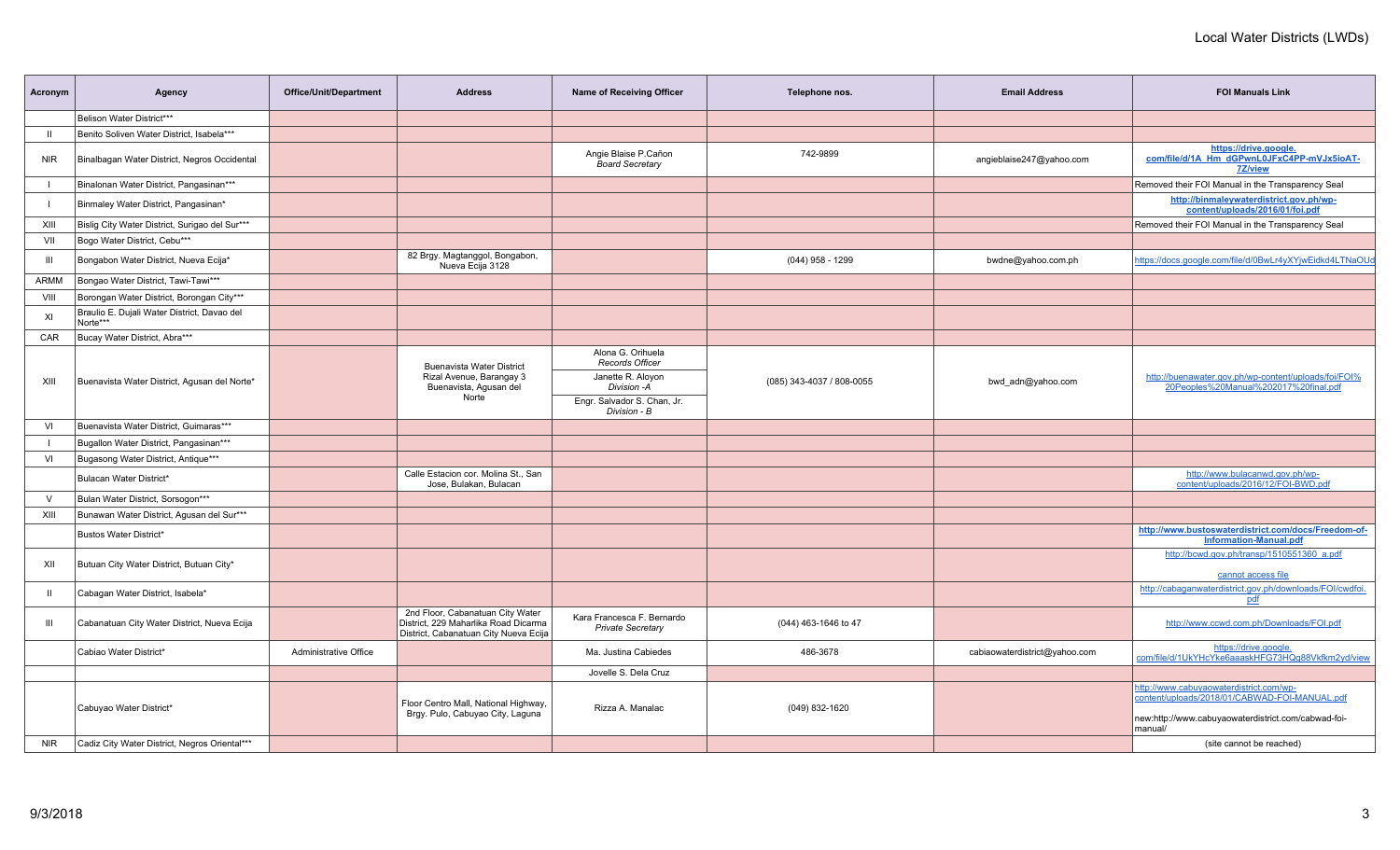| Acronym        | Agency                                                      | <b>Office/Unit/Department</b>                      | <b>Address</b>                                        | <b>Name of Receiving Officer</b>                                           | Telephone nos.                                                                     | <b>Email Address</b>    | <b>FOI Manuals Link</b>                                                                                                           |
|----------------|-------------------------------------------------------------|----------------------------------------------------|-------------------------------------------------------|----------------------------------------------------------------------------|------------------------------------------------------------------------------------|-------------------------|-----------------------------------------------------------------------------------------------------------------------------------|
| $\times$       | Cagayan de Oro City Water District, Cagayan<br>De Oro City* |                                                    | Brgy. 28, Corales Avenue, Cagayan<br>de Oro City      |                                                                            | (88) 856-4509; 856-4373; (8822) 726-248; 728359<br>Fax Nos.: (8822) 722705; 729657 |                         | http://www.cowd.gov.ph/transparency/11-Freedom%20of%<br>20Information%20Manual/Freedom%20of%20Information%<br>20Manual%202017.pdf |
| $\vee$         | Calabanga Water District, Camarines Sur*                    |                                                    |                                                       |                                                                            |                                                                                    |                         | http://www.cawadi.gov.ph/downloadables/CAWADI-FOI.pdf                                                                             |
|                | Calamba Water District*                                     |                                                    |                                                       | Geraldine G. Manquiat<br><b>Industrial Relations Officer</b><br>Management |                                                                                    |                         | http://cwd.com.ph/trasparency_seal_data/2017/CWD%<br>20FOI%20People's%20Manual.pdf                                                |
| IV-A           | Calauag Water District, Quezon                              | Administrative and Financial<br>Section CWD Office |                                                       | Juliana M. Francia<br><b>Division Manager C</b>                            | (042) 717-7223                                                                     | calauag water@yahoo.com | http://www.calauagwaterdistrict.org.<br>ph/images/foi/FOI Calauag Water District.pdf                                              |
| $\mathbf{H}$   | Calayan Water District, Cagayan***                          |                                                    |                                                       |                                                                            |                                                                                    |                         |                                                                                                                                   |
| VIII           | Calbayog City Water District, Samar                         |                                                    |                                                       | Reynaldo G. Osit                                                           |                                                                                    |                         | http://ccwd.gov.ph/files/CCWD%20FOI%20MANUAL.pdf                                                                                  |
|                |                                                             |                                                    |                                                       | Engr. Michel T. Malaqui                                                    |                                                                                    |                         |                                                                                                                                   |
| VIII           | Calbiga Water District, Samar***                            |                                                    |                                                       |                                                                            |                                                                                    |                         |                                                                                                                                   |
|                | Calinog Water District***                                   |                                                    |                                                       |                                                                            |                                                                                    |                         |                                                                                                                                   |
|                | Calumpit Water District*                                    |                                                    |                                                       |                                                                            | 044 202-4235/044 675-1453/044 675-2680<br>(044) 202-5125/ 913-0080                 | calumpitwd@yahoo.com,   | http://calumpitwd.gov.ph/wp-<br>content/uploads/2017/09/FREEDOM-OF-INFORMATION.<br>pdf                                            |
| $\vee$         | Camalig Water District, Albay***                            |                                                    |                                                       |                                                                            |                                                                                    |                         |                                                                                                                                   |
| $\vee$         | Camarines Norte Water District, Camarines<br>Norte*         |                                                    |                                                       |                                                                            | 054 721-0406, 440-3500, 440-3502                                                   |                         | http://www.cnwd.gov.ph/seal/FOI/CNWD%20FREEDOM%<br>20OF%20INFORMATION%20MANUAL.pdf                                                |
| $\mathbf{III}$ | Camiling Water District, Tarlac***                          |                                                    |                                                       |                                                                            |                                                                                    |                         |                                                                                                                                   |
|                | Candaba Water District***                                   |                                                    |                                                       |                                                                            |                                                                                    |                         | TS                                                                                                                                |
|                | Candelaria Water District, Quezon***                        |                                                    |                                                       |                                                                            |                                                                                    |                         |                                                                                                                                   |
|                | Candelaria Water District, Zambales***                      |                                                    |                                                       |                                                                            |                                                                                    |                         |                                                                                                                                   |
| $\blacksquare$ | Candon City Water District, Ilocos Sur***                   |                                                    |                                                       |                                                                            |                                                                                    |                         |                                                                                                                                   |
| XIII           | Cantilan Water District, Surigao del Sur***                 |                                                    |                                                       |                                                                            |                                                                                    |                         |                                                                                                                                   |
| VII            | Carcar Water District (Hardcopy)***                         |                                                    |                                                       |                                                                            |                                                                                    |                         | Hardcopy                                                                                                                          |
| XI             | Carmen Water District, Davao del Norte***                   |                                                    |                                                       |                                                                            |                                                                                    |                         |                                                                                                                                   |
| XIII           | Carmen Water District, Surigao del Sur***                   |                                                    |                                                       |                                                                            |                                                                                    |                         |                                                                                                                                   |
|                |                                                             | Conference Room                                    | Ground Floor, Carmona Water<br><b>District Office</b> | Rachelle Ramos                                                             | (046) 430 0832 local<br>111                                                        |                         |                                                                                                                                   |
|                |                                                             | Cashier                                            | Ground Floor, Carmona Water<br><b>District Office</b> | Cecille Martillano                                                         | (046) 430 0832 local<br>111                                                        |                         |                                                                                                                                   |
|                |                                                             | Commercial                                         | Ground Floor, Carmona Water<br><b>District Office</b> | Rocelisa Maulanin                                                          | (046) 430 0832 local<br>104                                                        |                         |                                                                                                                                   |
|                |                                                             | <b>Division</b>                                    | Ground Floor, Carmona Water<br><b>District Office</b> | Cornelio M. Pacleb                                                         | (046) 430 0832 local<br>1104                                                       |                         |                                                                                                                                   |
|                | Carmona Water District                                      | <b>Admin Division</b>                              | 2nd Floor Carmona Water District                      | Lani Manguit                                                               | (046) 430 0832 local<br>109                                                        |                         | http://carmonawd.com.ph/wp-<br>content/uploads/2017/10/CWD-peoples-info-manual-                                                   |
|                |                                                             |                                                    | 2nd Floor Carmona Water District                      | Jose Mari M. Loyola                                                        | (046) 430 0832 local<br>109                                                        |                         | updated-sept.pdf                                                                                                                  |
|                |                                                             | <b>Engineering Division</b>                        | 2nd Floor Carmona Water District                      | Arlan R. Ibe                                                               | (046) 430 0832 local<br>115                                                        |                         |                                                                                                                                   |
|                |                                                             |                                                    | 2nd Floor Carmona Water District                      | Ma. Nieves C. Mañabo                                                       | (046) 430 0832 local<br>108                                                        |                         |                                                                                                                                   |
|                |                                                             | <b>Accounting Division</b>                         | 2nd Floor Carmona Water District                      | Joemar Cunanan                                                             | (046) 430 0832 local<br>110                                                        |                         |                                                                                                                                   |
|                |                                                             |                                                    | 2nd Floor Carmona Water District                      | Floria De Guzman                                                           | (046) 430 0832 local<br>110                                                        |                         |                                                                                                                                   |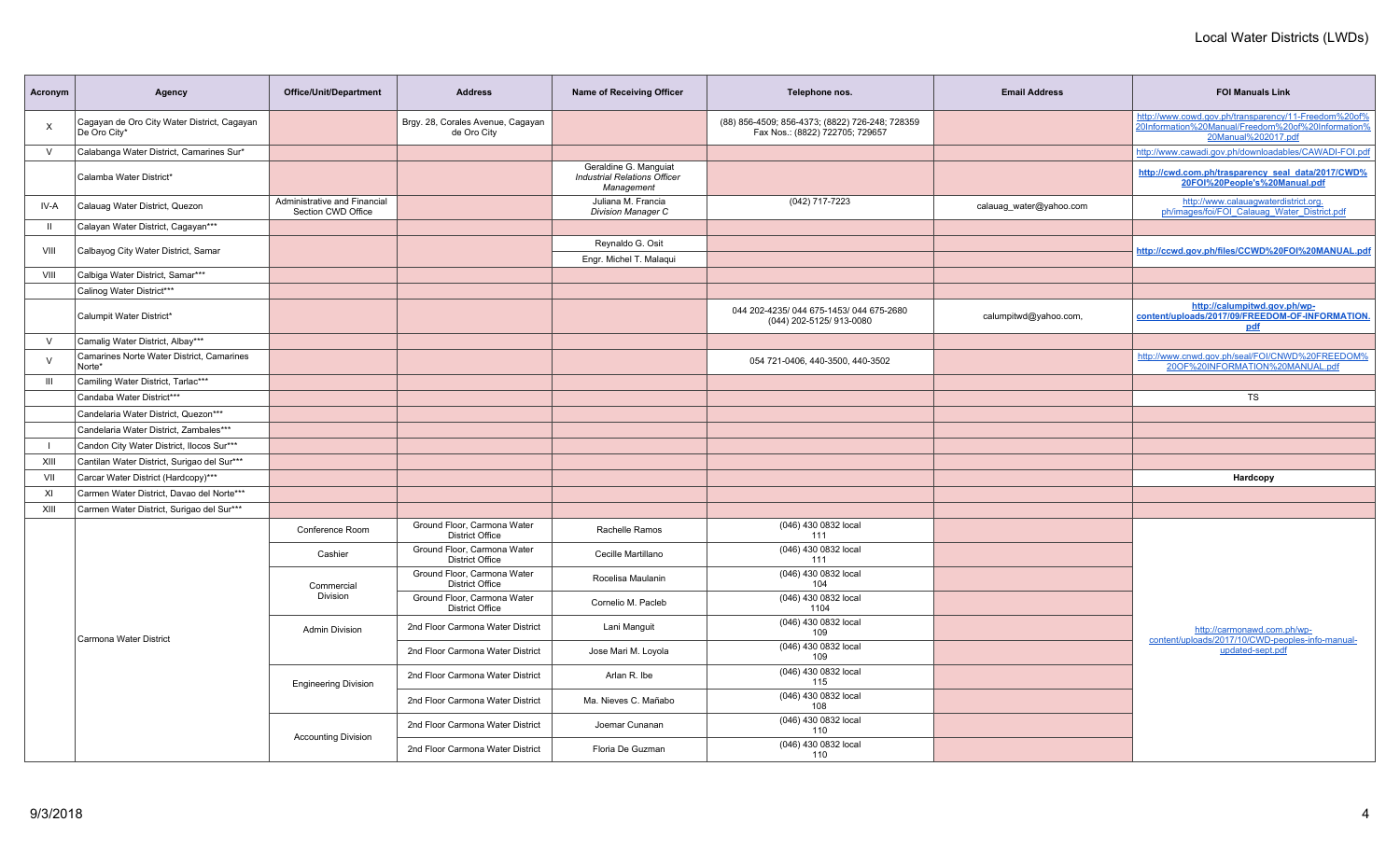| Acronym        | Agency                                                 | <b>Office/Unit/Department</b>                                    | <b>Address</b>                                                                          | Name of Receiving Officer                                                                              | Telephone nos.                  | <b>Email Address</b>              | <b>FOI Manuals Link</b>                                                                             |
|----------------|--------------------------------------------------------|------------------------------------------------------------------|-----------------------------------------------------------------------------------------|--------------------------------------------------------------------------------------------------------|---------------------------------|-----------------------------------|-----------------------------------------------------------------------------------------------------|
| $\vee$         | Casiguran Water District, Sorsogon                     |                                                                  | L. Hapal Street, Central Casiguran<br>Sorsogon                                          | Zyrene P. Labalan                                                                                      |                                 |                                   | http://casiguranwd.gov.<br>ph/transparency/Cwd Freedom of Information Manual<br>.htm                |
| $\mathbf{III}$ | Castillejos Water District, Zambales***                |                                                                  |                                                                                         |                                                                                                        |                                 |                                   |                                                                                                     |
|                | Catanauan Water District***                            |                                                                  |                                                                                         |                                                                                                        |                                 |                                   |                                                                                                     |
| VIII           | Catarman Water District, Northern Samar***             |                                                                  |                                                                                         |                                                                                                        |                                 |                                   |                                                                                                     |
| VIII           | Catbalogan Water District, Samar                       |                                                                  |                                                                                         | Ms. Maria Patria C. Dacallos                                                                           |                                 |                                   | http://www.catbaloganwd.gov.ph/files/Catbalogan%20WD%<br>20FOI.pdf                                  |
| $\mathbf{H}$   | Cauayan City Water District, Isabela***                |                                                                  |                                                                                         |                                                                                                        |                                 |                                   | SC                                                                                                  |
|                | City of Ilagan Water District                          |                                                                  | 2nd Floor, CIWD<br>Building, National<br>Road, Brgy. Osmeña,<br>City of Ilagan, Isabela | Adelina T. Maluyo<br><b>Division Manager C</b><br>Administrative & General<br><b>Services Division</b> | (078) 624-2083                  | waterdistrict_ilagan@yahoo.com    | http://www.cityofilaganwaterdistrict.gov.<br>ph/images/FOI/FOI2017.pdf                              |
|                |                                                        |                                                                  |                                                                                         | Paulina C. Elepanio<br>Secretary A/IRMO Designate                                                      |                                 |                                   |                                                                                                     |
|                | City of Koronadal Water District*                      |                                                                  | City of Koronadal Water District<br>Blk. 1, Casa Subd., Koronadal City                  |                                                                                                        | $(083)$ 228 - 8141              |                                   | http://ckwd.gov.ph/wp-content/uploads/2017/12/FOI-<br>revised2017-1.pdf                             |
|                | City of Malolos Water District***                      |                                                                  |                                                                                         |                                                                                                        |                                 |                                   |                                                                                                     |
|                | City of San Fernando Water District*                   |                                                                  |                                                                                         |                                                                                                        |                                 |                                   | http://www.csfwd.com.ph/transparency-files/foi/CSFWD%<br>20FOI%20Manual.pdf                         |
| VII            | Clarin Water District, Bohol***                        |                                                                  |                                                                                         |                                                                                                        |                                 |                                   |                                                                                                     |
|                | Claveria Water District, Cagayan                       |                                                                  | Claveria Water District C-2, Claveria,<br>Cagayan                                       | Leticia V. Daquigan                                                                                    | (078) 395-0183                  | claveriawater_district@syahoo.com | http://claveriacagayanwaterdistrict.gov.<br>ph/data/documents/Freedom-of-Information-Manual 1.pdf   |
|                | Claveria Water District (Misamis Oriental)***          |                                                                  |                                                                                         |                                                                                                        |                                 |                                   |                                                                                                     |
| VI             | Concepcion Water District, Iloilo***                   |                                                                  |                                                                                         |                                                                                                        |                                 |                                   |                                                                                                     |
| $\mathbf{III}$ | Concepcion Water District, Tarlac***                   |                                                                  |                                                                                         |                                                                                                        |                                 |                                   | <b>SC</b>                                                                                           |
| $\mathbf{H}$   | Cordon Water District, Isabela***                      |                                                                  |                                                                                         |                                                                                                        |                                 |                                   |                                                                                                     |
|                | Cuartero Water District***                             |                                                                  |                                                                                         |                                                                                                        |                                 |                                   |                                                                                                     |
|                | Culasi Water District***                               |                                                                  |                                                                                         |                                                                                                        |                                 |                                   |                                                                                                     |
| IV-B           | Culion Water District, Palawan***                      |                                                                  |                                                                                         |                                                                                                        |                                 |                                   |                                                                                                     |
|                | Cuyapo Water District***                               |                                                                  |                                                                                         |                                                                                                        |                                 |                                   |                                                                                                     |
| VII            | Daanbanyatan Water District, Cebu***                   |                                                                  |                                                                                         |                                                                                                        |                                 |                                   |                                                                                                     |
|                | Dagupan City Water District, Pangasinan***             |                                                                  |                                                                                         |                                                                                                        |                                 |                                   |                                                                                                     |
| VII            | Dalaguete Water District, Cebu***                      |                                                                  |                                                                                         |                                                                                                        |                                 |                                   |                                                                                                     |
| $\times$       | Damulog Water District, Bukidnon***                    |                                                                  |                                                                                         |                                                                                                        |                                 |                                   |                                                                                                     |
|                | Dao Water District***                                  |                                                                  |                                                                                         |                                                                                                        |                                 |                                   |                                                                                                     |
| IX             | Dapitan City Water District, Zamboanga del<br>Norte*** |                                                                  |                                                                                         |                                                                                                        |                                 |                                   |                                                                                                     |
| $\vee$         | Daraga Water District, Albay***                        |                                                                  |                                                                                         |                                                                                                        |                                 |                                   |                                                                                                     |
|                | Dasmarinas Water District                              | Community Relations and<br><b>External Affairs Division</b>      |                                                                                         | Mr. Crisanto Serrano                                                                                   | (046) 416-1236; 37 and 416-3455 |                                   | http://dasmawater.com.ph/Dasmawater/files/DWD%20FOI%<br>20People%20Manual.pdf                       |
|                | Davao City Water District, Davao City                  | Community Relations and<br>External<br><b>Affairs Department</b> | DCWD Ma-a SubOffice                                                                     | Manager, Public Information /<br><b>Relations Division</b>                                             | 297-3293 loc. 470               | dcwdfro@davao-water.gov.ph        | http://www.davao-water.gov.<br>ph/home/transparency_seal/foi/DCWD%20PEOPLE's%<br>20FOI%20MANUAL.pdf |
| XIII           | Del Carmen Water District, Surigao del Norte***        |                                                                  |                                                                                         |                                                                                                        |                                 |                                   |                                                                                                     |
| $\vee$         | Del Gallego Water District, Camarines Sur***           |                                                                  |                                                                                         |                                                                                                        |                                 |                                   |                                                                                                     |
| $\mathbf{H}$   | Diadi Water District, Nueva Vizcaya***                 |                                                                  |                                                                                         |                                                                                                        |                                 |                                   |                                                                                                     |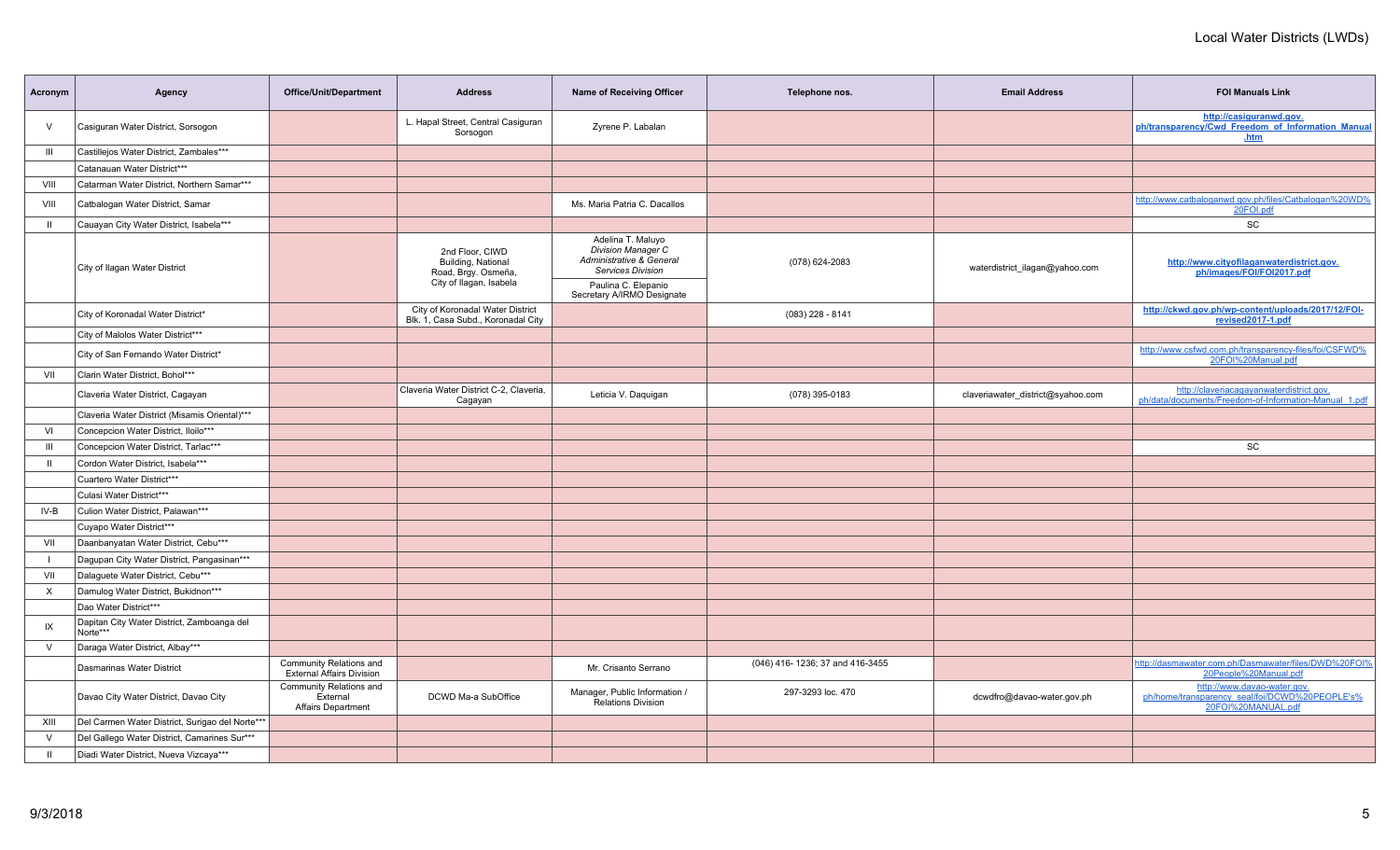| Acronym    | Agency                                                      | Office/Unit/Department           | <b>Address</b>                                                                         | Name of Receiving Officer                                                 | Telephone nos.                           | <b>Email Address</b>         | <b>FOI Manuals Link</b>                                                                                                  |
|------------|-------------------------------------------------------------|----------------------------------|----------------------------------------------------------------------------------------|---------------------------------------------------------------------------|------------------------------------------|------------------------------|--------------------------------------------------------------------------------------------------------------------------|
|            | Diffun Water District, Quirino***                           |                                  |                                                                                        |                                                                           |                                          |                              |                                                                                                                          |
| XI         | Digos Water District, Davao del Sur*                        |                                  | Rizal Avenue, Digos City,<br>Davao del Sur, Philippines                                |                                                                           | Telefax: (082) 553-2872                  | digoswaterdistrict@gmail.com | http://www.digoswaterdistrict.gov.<br>ph/images/transparency/DWD_FOI_Manual.pdf                                          |
|            | Dinalupihan Water District                                  | <b>HR Division</b>               |                                                                                        | Juvy N. Piega<br>Joanna R. Torres                                         | 0928-368-7283/0998-<br>843-7476 636-1325 |                              | http://s3-ap-southeast-1.amazonaws.com/dinalupihan-<br>wd/ckeditor assets/attachments/161/dwd people s foi<br>manual.pdf |
|            | Dingle-Pototan Water District***                            |                                  |                                                                                        |                                                                           |                                          |                              |                                                                                                                          |
|            | Dingras Water District, Ilocos Norte*                       |                                  |                                                                                        | Imelda D. Bacnat                                                          | $(077)$ 600 - 04 - 42                    |                              | http://dingraswaterdistrict.gov.ph/assets/freedom-of-informat                                                            |
|            | Dipolog City Water District, Zamboanga del<br>Norte*        |                                  |                                                                                        |                                                                           |                                          |                              | http://www.dipologwater.gov.ph/wp-<br>content/uploads/2017/09/2017foi.pdf                                                |
| CAR        | Dolores Water District, Abra***                             |                                  |                                                                                        |                                                                           |                                          |                              |                                                                                                                          |
|            | Dolores Water District, Quezon***                           |                                  |                                                                                        |                                                                           |                                          |                              |                                                                                                                          |
| X          | Don Carlos Water District, Bukidnon***                      |                                  |                                                                                        |                                                                           |                                          |                              |                                                                                                                          |
| v          | Donsol Water District, Sorsogon***                          |                                  |                                                                                        |                                                                           |                                          |                              |                                                                                                                          |
|            | Dueñas Water District***                                    |                                  |                                                                                        |                                                                           |                                          |                              |                                                                                                                          |
| <b>NIR</b> | Dumaguete City Water District, Negros<br>Oriental*          | <b>Legal Division Office</b>     | Ground Floor, DCWD Admin<br>Building,<br>Circumferential Road, Daro,<br>Dumaguete City |                                                                           | (035) 422-6961 loc. 103                  |                              | http://dumaquetewd.gov.ph/wp-<br>content/uploads/2017/06/DCWD-FOI-MANUAL-2017.pdf                                        |
|            | Dumalag Water District***                                   |                                  |                                                                                        |                                                                           |                                          |                              |                                                                                                                          |
|            | Dumangas-Barotac Nuevo Water District***                    |                                  |                                                                                        |                                                                           |                                          |                              |                                                                                                                          |
| <b>NIR</b> | Escalante Water District, Negros Occidental                 |                                  |                                                                                        | Bonamae C. Cadagat                                                        |                                          |                              | http://escalantewd.gov.ph/wp-content/uploads/2018/05/FREE                                                                |
|            | Estancia Water District***                                  |                                  |                                                                                        |                                                                           |                                          |                              |                                                                                                                          |
| Ш          | Floridablanca Water District, Pampanga                      |                                  | Poblacion, Floridablanca, Pampanga                                                     | Dianne Carla R. Culala                                                    | 045-970-1097                             | fwdpampanga@yahoo.com        | http://fwdpampanga.gov.ph/images/uploads/transparency/01                                                                 |
|            | Gamu Water District. Isabela***                             |                                  |                                                                                        |                                                                           |                                          |                              |                                                                                                                          |
| GCWD       | Gapan Water District, Nueva Ecija*                          |                                  |                                                                                        |                                                                           |                                          |                              | http://gcwd.gov.ph/wp-content/uploads/2016/03/FOI1.pdf                                                                   |
|            | Gattaran Water District, Cagayan***                         |                                  |                                                                                        |                                                                           |                                          |                              |                                                                                                                          |
| VIII       | Gen MacArthur Water District, Easthern<br>Samar***          |                                  |                                                                                        |                                                                           |                                          |                              |                                                                                                                          |
|            | General Emilio Aguinaldo Water District***                  |                                  |                                                                                        |                                                                           |                                          |                              |                                                                                                                          |
|            | General Mariano Alvarez Water District                      | Office of the General<br>Manager |                                                                                        | Julius Abellanosa<br><b>Technical Assistant to the General</b><br>Manager | $(046)$ 460 - 4645                       |                              | http://gmawaterdistrict.<br>com/sites/default/files/gmawd pfoi manual website 1.pdf                                      |
|            |                                                             |                                  |                                                                                        | Charisma C. Agustin<br>Clerk Processor B                                  |                                          |                              |                                                                                                                          |
|            | General Natividad Water District, Nueva Ecija               |                                  |                                                                                        | Ronald Jay C. Reyes                                                       | 0908-444-6790/0995-105-0687              | gnwd@ymail.com               | https://drive.google.<br>com/file/d/0BwLr4yXYjwEiNUNXLTBPbWdGSDA/view                                                    |
|            | General Santos City Water District, General<br>Santos City* |                                  | GCSWD Building, E. Fernandez St.,<br>Lagao, General Santos City                        |                                                                           |                                          |                              | http://gensanwater.gov.ph/wp-<br>content/uploads/2018/03/GSCWD-FOI-Peoples-Manual.<br>pdf                                |
|            | General Tinio Water District, Nueva Ecija*                  |                                  |                                                                                        |                                                                           |                                          |                              | http://webcache.googleusercontent.com/search?q=cache:<br>http://gtwd.gov.ph/images/documents/GTWD_FOI.pdf                |
|            | Gerona Water District***                                    |                                  |                                                                                        |                                                                           |                                          |                              | cannot access file<br>(site cannot be reached)                                                                           |
|            | Gingoog City Water District, Misamis Oriental               |                                  |                                                                                        | Kaye de Villa                                                             | (088) 861-1190/(08842) 7448              |                              | https://drive.google.<br>com/file/d/1LY5XySvwjKvKbs0uFImR765RCp1rMc9Y/view?<br>usp=sharing                               |
| XII        | Glan Water District, Sarangani***                           |                                  |                                                                                        |                                                                           |                                          |                              |                                                                                                                          |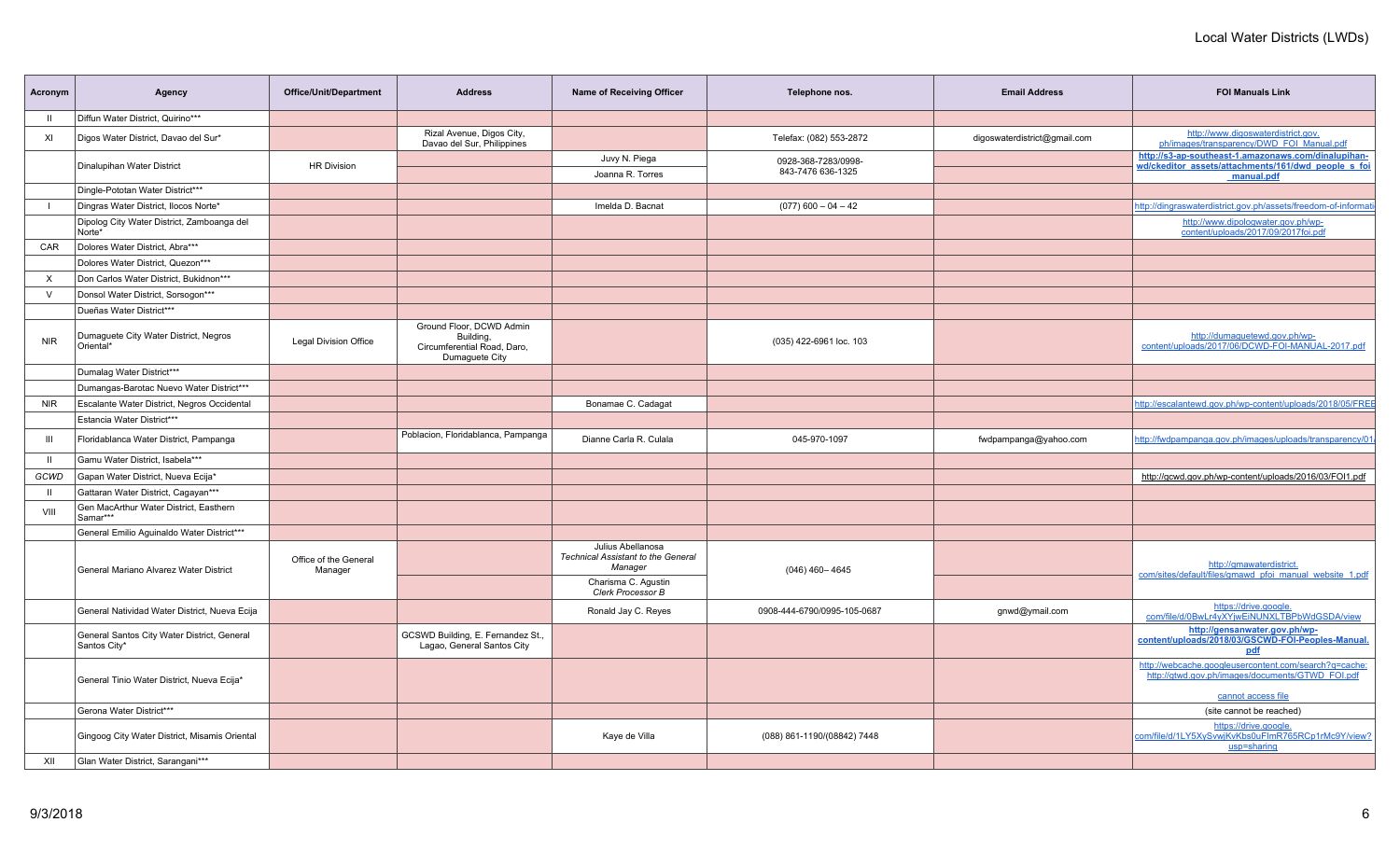| Acronym        | Agency                                          | <b>Office/Unit/Department</b>  | <b>Address</b>                                                                        | <b>Name of Receiving Officer</b>                                      | Telephone nos.                                   | <b>Email Address</b>            | <b>FOI Manuals Link</b>                                                                       |
|----------------|-------------------------------------------------|--------------------------------|---------------------------------------------------------------------------------------|-----------------------------------------------------------------------|--------------------------------------------------|---------------------------------|-----------------------------------------------------------------------------------------------|
|                | Gonzaga Water District, Cagayan                 |                                |                                                                                       | Luzvelyn B. Gomez<br><b>Board Secretary</b>                           | 9166418038                                       | gwd 1988@yahoo.com              | http://www.gwd.ngo.ph/freedom-of-information-<br>peoples-manual/                              |
| $\mathbf{III}$ |                                                 |                                |                                                                                       | Assigned Public Assistance and<br>Complaint Desk Officer of the Day   |                                                  |                                 |                                                                                               |
|                | Guagua Water District, Pampanga                 | Office of the General Manager  |                                                                                       | Rowena L. Quiroz                                                      |                                                  |                                 | http://bandwidthcomputers.com/FOI268.pdf                                                      |
|                |                                                 | Admin/HR and Gen. Services     |                                                                                       | Ginalyn P. Reyes                                                      |                                                  |                                 |                                                                                               |
| $\vee$         | Gubat Water District, Sorsogon***               |                                |                                                                                       |                                                                       |                                                  |                                 |                                                                                               |
|                | Guimba Water District, Nueva Ecija              |                                |                                                                                       | Diane Erica DC. Banawid                                               |                                                  |                                 | http://www.guimbawaterdistrict.gov.ph/guimba-water-<br>district-reports/                      |
|                | Guinayangan Water District                      |                                | Administrative,<br><b>Financial Commercial</b><br>Section (AFCS)<br><b>GWD Office</b> | Maria Villa E. Valencia<br><b>Administration Services Assistant A</b> | (042) 717-6027                                   | guinayangan_water@yahoo.com     | http://www.quinayangan.com/GWD%20FOI%20Manual.pdf                                             |
| VIII           | Guiuan Water District. Eastern Samar***         |                                |                                                                                       |                                                                       |                                                  |                                 |                                                                                               |
| IV-A           | Gumaca Water District, Quezon***                |                                |                                                                                       |                                                                       |                                                  |                                 |                                                                                               |
|                | Hagonoy Water District, Bulacan*                |                                |                                                                                       |                                                                       |                                                  |                                 | http://padaluyangtubignghagonoy.gov.ph/freedom-of-<br>information/                            |
| XI             | Hagonoy Water District, Davao del Sur***        |                                |                                                                                       |                                                                       |                                                  |                                 |                                                                                               |
|                | Hamtic Water District***                        |                                |                                                                                       |                                                                       |                                                  |                                 |                                                                                               |
|                | Hermosa Water District, Bataan                  | <b>Administrative Division</b> |                                                                                       | Mary Ann V. Flores<br>Kristine Anne R. Roxas                          | (047) 491-2472<br>$(047)$ 633-0362               | hermosa waterdistrict@yahoo.com | http://s3-ap-southeast-1.amazonaws.<br>com/hermosawd/ckeditor_assets/attachments/72/hwd-      |
| VIII           | Hernani Water District, Eastern Samar***        |                                |                                                                                       |                                                                       |                                                  |                                 | peoples-foi-manualfinal.pdf                                                                   |
|                | Himamaylan Water District, Negros Occidental    |                                |                                                                                       | Faith C. Vallejera                                                    | 9495814163                                       | faithcvallejera@yahoo.com       | https://drive.google.<br>com/file/d/1r0MCTiHuFuhT6JR5RWRve4h-6-yhYv72/view                    |
| XIII           | Hinatuan Water District, Surigao del Sur***     |                                |                                                                                       |                                                                       |                                                  |                                 |                                                                                               |
| $\mathbf{III}$ | Iba Water District, Zambales***                 |                                |                                                                                       |                                                                       |                                                  |                                 |                                                                                               |
|                | Ibajay Water District***                        |                                |                                                                                       |                                                                       |                                                  |                                 |                                                                                               |
| CAR            | Ifugao Water District, Ifugao***                |                                |                                                                                       |                                                                       |                                                  |                                 |                                                                                               |
| XI             | Floridablanca Water District, Pampanga***       |                                |                                                                                       |                                                                       |                                                  |                                 |                                                                                               |
| VI             | Igbaras Water District, Iloilo***               |                                |                                                                                       |                                                                       |                                                  |                                 |                                                                                               |
| $\blacksquare$ | Ilocos Norte Water District, Ilocos Norte***    |                                |                                                                                       |                                                                       |                                                  |                                 |                                                                                               |
| <b>NIR</b>     | Ilog Water District, Negros Occidental***       |                                |                                                                                       |                                                                       |                                                  |                                 |                                                                                               |
|                | Indang Water District, Cavite                   | <b>Commercial Division</b>     |                                                                                       | Mr. Gerald S. Baes                                                    | (046) 415-0318<br>(0917) 825-3813                | indangwaterdistrict@yahoo.com   | http://static.asia-cloud.info/var/m_b/b5/b5b/502/4446-<br>FOI 2017 UPDATED WITH RESO.pdf?view |
|                | Infanta Water District, Quezon                  |                                |                                                                                       | Mr. Pedrito V. Auditor                                                | 0928-805-5160                                    |                                 | http://www.iqwd.gov.<br>ph/files/igwd peoples FOI manual.pdf                                  |
| IX             | Ipil-Titay Water District, Zamboanga Sibugay*** |                                |                                                                                       |                                                                       |                                                  |                                 |                                                                                               |
|                | Iriga City Water District, Camarines Sur*       |                                |                                                                                       |                                                                       | Tel. Nos. (054) 299-6504 *Telefax (054) 299-5709 | irigawd@yahoo.com               | http://irigacitywater.gov.ph/main_pdf/pfoi_2017.pdf                                           |
| $\vee$         | Irosin Water District, Sorsogon***              |                                |                                                                                       |                                                                       |                                                  |                                 |                                                                                               |
| VIII           | Isabel Water District, Leyte***                 |                                |                                                                                       |                                                                       |                                                  |                                 |                                                                                               |
|                | Isabela City Water District, Basilan            |                                |                                                                                       | Fritzie Lynn T. Cabilin                                               |                                                  |                                 | http://isawad.gov.ph/wp-content/uploads/2015/06/ISAWAD-<br>FOI-manual-2016.pdf                |
|                | Jaen Water District, Nueva Ecija                |                                | Poblacion, Jaen,<br>Nueva Ecija                                                       | Anita R. Lopez                                                        | (044) 486 2889                                   | jaenwaterdistrict @yahoo.com    | https://drive.google.<br>com/file/d/0BwLr4yXYjwEiRHYwTnpZMjFnT1E/view                         |
|                | Janiuay Water District***                       |                                |                                                                                       |                                                                       |                                                  |                                 |                                                                                               |
| VIII           | Jaro Water District, Leyte***                   |                                |                                                                                       |                                                                       |                                                  |                                 |                                                                                               |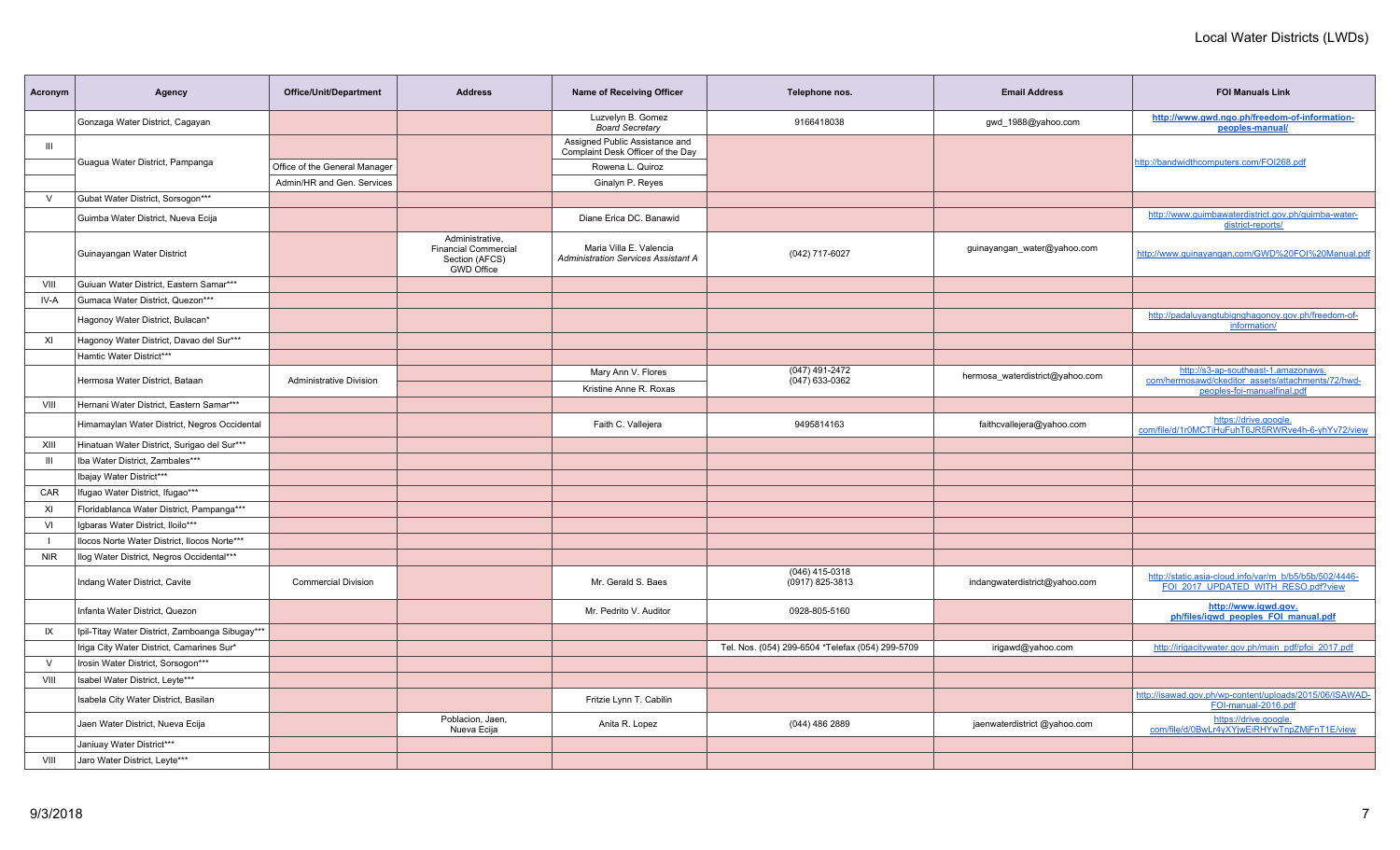| Acronym    | Agency                                                | Office/Unit/Department                                  | <b>Address</b> | Name of Receiving Officer                                                  | Telephone nos. | <b>Email Address</b>                    | <b>FOI Manuals Link</b>                                                                       |
|------------|-------------------------------------------------------|---------------------------------------------------------|----------------|----------------------------------------------------------------------------|----------------|-----------------------------------------|-----------------------------------------------------------------------------------------------|
| ARMM       | Jolo Mainland Water District, Sulu***                 |                                                         |                |                                                                            |                |                                         |                                                                                               |
|            | Jordan Water District***                              |                                                         |                |                                                                            |                |                                         |                                                                                               |
| $\vee$     | Jose Panganiban Water District, Camarines<br>Norte*** |                                                         |                |                                                                            |                |                                         |                                                                                               |
|            |                                                       | <b>Public Relations Assistant B</b>                     |                | Ma. Ruby D. Torres                                                         | 9338538084     | maruby.torres@kabacan- water.gov.ph     | https://drive.google.                                                                         |
|            | Kabacan Water District, Cotabato*                     | Public Assistance and<br><b>Complaints Desk Officer</b> |                | Mary Jane D. Baradillo                                                     | 9338650316     | maryjane.baradillo@kabacan-water.gov.ph | com/file/d/0B54cr7qCIQ7fVnlvWFIVNjFRenM/view                                                  |
|            | Kabankalan Water District, Negros Occidental          |                                                         |                | Mary Josephine R. Gacho<br><b>Board Secretary</b>                          | 9185287685     |                                         | http://www.kabankalanwater.gov.<br>ph/transparencyseal/FREEDOM OF INFORMATION.pdf             |
| XII        | Kalamansig Water District, Sultan Kudarat***          |                                                         |                |                                                                            |                |                                         |                                                                                               |
| XI         | Kapalong Water District, Davao del Norte***           |                                                         |                |                                                                            |                |                                         |                                                                                               |
| $\times$   | Kapatagan Water District, Lanao del Norte***          |                                                         |                |                                                                            |                |                                         |                                                                                               |
| X          | Kauswagan Water District, Lanao del Norte***          |                                                         |                |                                                                            |                |                                         | Hardcopy                                                                                      |
| X          | Kibawe Water District, Bukidnon***                    |                                                         |                |                                                                            |                |                                         |                                                                                               |
| XI         | Kiblawan Water District, Davao del Sur***             |                                                         |                |                                                                            |                |                                         |                                                                                               |
| $\times$   | Kolambugan Water District, Lanao del Norte***         |                                                         |                |                                                                            |                |                                         |                                                                                               |
| IX         | Kumalarang Water District, Zamboanga del<br>Sur***    |                                                         |                |                                                                            |                |                                         |                                                                                               |
|            | La Carlota City Water District                        |                                                         |                | LCCWD-PACD                                                                 | (034) 460-2488 | carwaterlccwd1997@gmail.com             | http://lacarlotacitywaterdistrict.gov.ph/?q=node/70                                           |
| <b>NIR</b> | La Castellana Water District, Negros<br>Occidental*** |                                                         |                |                                                                            |                |                                         |                                                                                               |
| CAR        | La Trinidad Water District, Benguet                   | <b>Administration Office</b>                            |                | Ms. Beverly Way-yas<br><b>Industrial Relations Management</b><br>Officer C |                |                                         | http://latrinidadwaterdistrict.gov.ph/wp-content/uploads/2018/                                |
| IX         | Labason Water District, Zamboanga del<br>Norte***     |                                                         |                |                                                                            |                |                                         |                                                                                               |
| CAR        | Lagangilang Water District, Abra***                   |                                                         |                |                                                                            |                |                                         |                                                                                               |
|            | Laguna Water District***                              |                                                         |                |                                                                            |                |                                         |                                                                                               |
| - 11       | Lal-lo Water District, Cagayan***                     |                                                         |                |                                                                            |                |                                         | SC                                                                                            |
| VI         | Lambunao Water District, Iloilo***                    |                                                         |                |                                                                            |                |                                         |                                                                                               |
| ARMM       | Lamitan Water District, Basilan***                    |                                                         |                |                                                                            |                |                                         |                                                                                               |
| VIII       | Laoang Water District, Northern Samar***              |                                                         |                |                                                                            |                |                                         |                                                                                               |
| H          | Lasam Water District, Cagayan***                      |                                                         |                |                                                                            |                |                                         |                                                                                               |
| XII        | Lebak Water District, Sultan Kudarat***               |                                                         |                |                                                                            |                |                                         |                                                                                               |
| $\vee$     | Legazpi City Water District, Legazpi City             |                                                         |                | Ailyn M. Broqueza                                                          |                |                                         | https://drive.google.<br>com/file/d/0B25CURgnjCcOOUNJNWZzVUg3VzQ/view                         |
|            | Lemery Water District, Batangas***                    |                                                         |                |                                                                            |                |                                         |                                                                                               |
|            | Lemery Water District, Iloilo***                      |                                                         |                |                                                                            |                |                                         |                                                                                               |
| VIII       | Leyte Metropolitan Water District, Tacloban City      |                                                         |                |                                                                            |                |                                         | http://lmwd.gov.ph/transperancyseal/Peoples-FOI-<br>Manual-OP.pdf<br>copied the OP FOI Manual |
|            | Lian Water District***                                |                                                         |                |                                                                            |                |                                         |                                                                                               |
| XIII       | Lianga Water District, Surigao del Sur                |                                                         |                | Anastacio P. Balason                                                       |                |                                         | http://liangawaterdistrict.org/wp-<br>content/uploads/2018/01/liwadfoi cy2017.pdf             |
| VI         | Libacao Water District, Aklan***                      |                                                         |                |                                                                            |                |                                         |                                                                                               |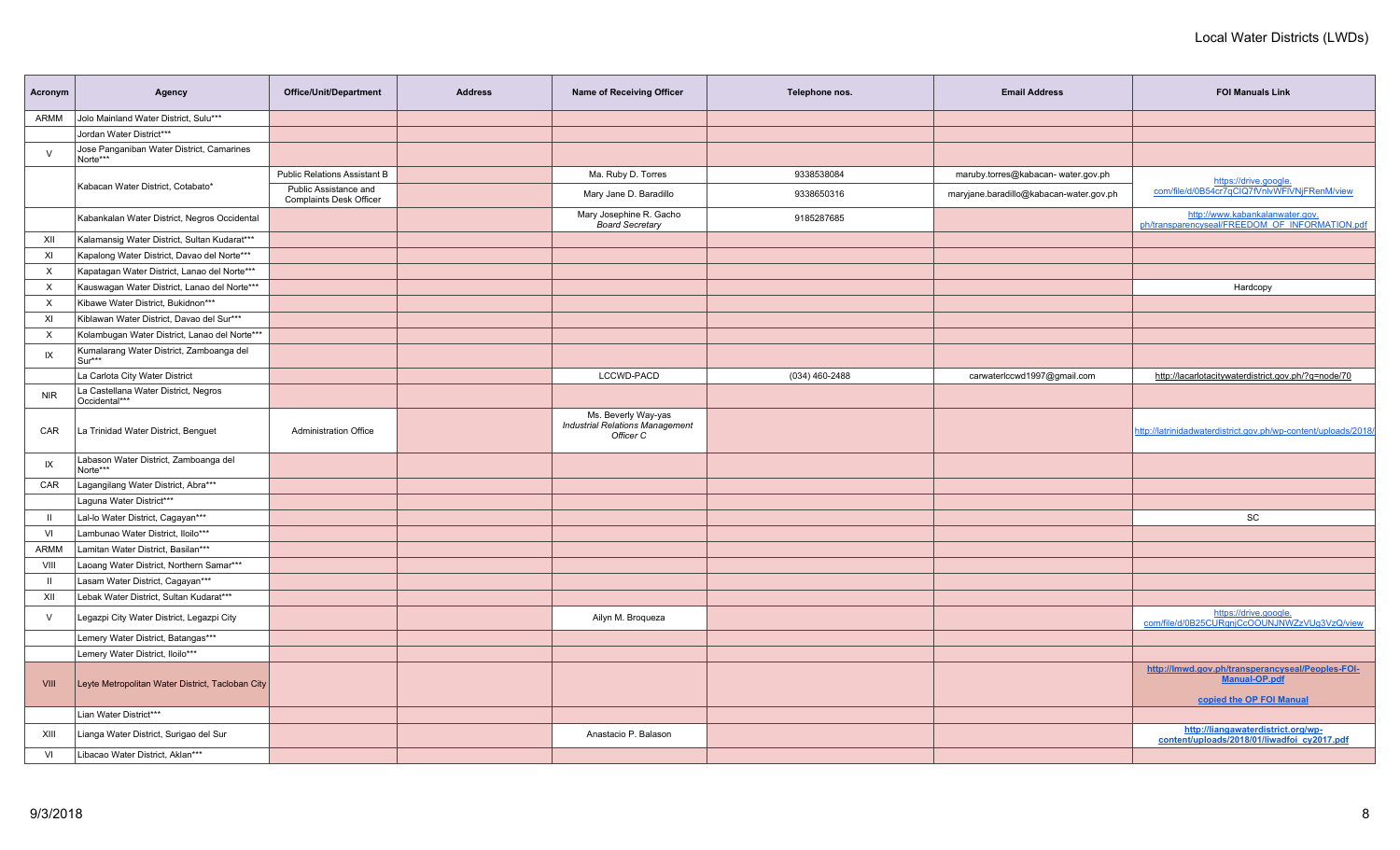| Acronym      | Agency                                          | Office/Unit/Department                     | <b>Address</b>                                                                                                              | <b>Name of Receiving Officer</b>          | Telephone nos.                                      | <b>Email Address</b>                 | <b>FOI Manuals Link</b>                                                                                                       |
|--------------|-------------------------------------------------|--------------------------------------------|-----------------------------------------------------------------------------------------------------------------------------|-------------------------------------------|-----------------------------------------------------|--------------------------------------|-------------------------------------------------------------------------------------------------------------------------------|
|              | Libmanan Water District, Camarines Sur*         |                                            | Bagumbayan, Libmanan, Camarines<br><b>Sur 4407</b>                                                                          |                                           |                                                     | libmananwaterdistrict@liwad.gov.ph   | http://www.liwad.gov.ph/publication/FOI%20Manual.pdf                                                                          |
|              | Licab Water District*                           |                                            | Don. Dalmacio Ave., Poblacion Sur,<br>Licab, Nueva Ecija                                                                    | Hazzel Anne DS. Cayetano                  | 0925-815-8582                                       | licabwd@yahoo.com                    | http://licabwaterdistrict.gov.ph/wp-<br>content/uploads/2017/11/FOI.pdf                                                       |
| $\vee$       | Ligao City Water District, Albay***             |                                            |                                                                                                                             |                                           |                                                     |                                      |                                                                                                                               |
| IX           | Liloy Water District, Zamboanga del Norte***    |                                            |                                                                                                                             |                                           |                                                     |                                      |                                                                                                                               |
| Ш            | Limay Water District, Bataan*                   |                                            | R. Ambrocio St., Townsite, Limay,<br>Bataan 2103                                                                            |                                           | (047) 244-5274                                      | waterdistrictlimay@yahoo.com.ph      | http://s3-ap-southeast-1.amazonaws.<br>com/limaywaterdistrict/ckeditor_assets/attachments/64/<br>liwad peoples-foi-manual.pdf |
| X            | Linamon City Water District, Lanao del Norte*** |                                            |                                                                                                                             |                                           |                                                     |                                      |                                                                                                                               |
|              | Lingayen Water District, Pangasinan***          |                                            |                                                                                                                             |                                           |                                                     |                                      |                                                                                                                               |
|              | Lobo Water District, Batangas***                |                                            |                                                                                                                             |                                           |                                                     |                                      |                                                                                                                               |
|              | Lopez Water District***                         |                                            |                                                                                                                             |                                           |                                                     |                                      |                                                                                                                               |
| IV-B         | Lubang Water District, Occidental Mindoro***    |                                            |                                                                                                                             |                                           |                                                     |                                      |                                                                                                                               |
|              | Lubao Water District***                         |                                            |                                                                                                                             |                                           |                                                     |                                      |                                                                                                                               |
|              | Lupao Water District***                         |                                            |                                                                                                                             |                                           |                                                     |                                      |                                                                                                                               |
| XII          | Lupon Water District, Davao Oriental*           |                                            | E. Aguinaldo corner K. Baratua<br>Street, Lupon, Davao Oriental, PH                                                         |                                           | (087) 808-0381                                      | gm@luponwd.gov.ph                    | https://drive.google.<br>com/file/d/0B813HNBYobBoZWJNSEM4aElQV2M/view                                                         |
| XII          | Maasim Water District, Sarangani***             |                                            |                                                                                                                             |                                           |                                                     |                                      |                                                                                                                               |
| VIII         | Maasin Water District, Southern Leyte***        |                                            |                                                                                                                             |                                           |                                                     |                                      |                                                                                                                               |
|              | Mabalacat City Water District*                  |                                            | Mabalacat City Water District<br>#0255 MacArthur Highway<br>Brgy. Mabiga, Mabalacat City,<br>Pampanga 2010                  | Francisco T. Ignacio Jr.                  |                                                     |                                      | https://drive.google.com/file/d/0B2ENDTmylX-<br>3Y1Q5LTNsNVVYOFE/view                                                         |
|              | Mabini Water District***                        |                                            |                                                                                                                             |                                           |                                                     |                                      |                                                                                                                               |
|              | Macabebe Water District***                      |                                            |                                                                                                                             |                                           |                                                     |                                      |                                                                                                                               |
| $\mathbf{H}$ | Maddela Water District, Quirino***              |                                            |                                                                                                                             |                                           |                                                     |                                      |                                                                                                                               |
| XIII         | Madrid Water District, Surigao del Sur***       |                                            |                                                                                                                             |                                           |                                                     |                                      |                                                                                                                               |
|              | Malay Water District***                         |                                            |                                                                                                                             |                                           |                                                     |                                      |                                                                                                                               |
| $\times$     | Malaybalay Water District, Bukidnon***          |                                            |                                                                                                                             |                                           |                                                     |                                      |                                                                                                                               |
|              | Malinao Water District***                       |                                            |                                                                                                                             |                                           |                                                     |                                      |                                                                                                                               |
| Ш            | Malolos Water District, Bulacan                 | Management Services Division<br>Room No. 5 | secona Fir., iviercriant icons puiluing,<br>Sto. Cristo, Diversion Road, Brgy.<br>Mabolo, City of Malolos, Bulacan,<br>مممع | Grace M. Catalan<br>Erika Lyd DC Jumaquio | (044) 896-0547                                      | cmwd.prgroup@gmail.com               | http://blackhatwisdom.com/cmwd/index.php/freedom-of-infor                                                                     |
| XII          | Malungon Water District, Sarangani***           |                                            |                                                                                                                             |                                           |                                                     |                                      |                                                                                                                               |
| ARMM         | Maluso Water District, Basilan***               |                                            |                                                                                                                             |                                           |                                                     |                                      |                                                                                                                               |
| X            | Mambajao Water District, Camiguin***            |                                            |                                                                                                                             |                                           |                                                     |                                      |                                                                                                                               |
|              | Mambusao Water District***                      |                                            |                                                                                                                             |                                           |                                                     |                                      |                                                                                                                               |
| $\mathbf{I}$ | Manaoag Water District, Pangasinan***           |                                            |                                                                                                                             |                                           |                                                     |                                      |                                                                                                                               |
| <b>NIR</b>   | Manapla Water District, Negros Occidental       |                                            |                                                                                                                             | Mercedita F. Pedriña                      | 034 - 491 0056                                      | manaplawd@yahoo.com                  | http://manaplawaterdistrict.gov.ph/wp-<br>content/uploads/2017/10/MWD-FREEDOM-OF-<br><b>INFORMATION-MANUAL.pdf</b>            |
|              | Mangaldan Water District, Pangasinan*           |                                            | Serafica St., Mangaldan, Pangasinan                                                                                         |                                           | (075) 513-4229; (075) 523-5884<br>Telefax: 653-0574 | mangaldanwaterdistrict0979@yahoo.com | http://mangaldanwaterdistrict.gov.ph/FOI.pdf                                                                                  |
| X            | Manolo Fortich Water District, Bukidnon*        |                                            |                                                                                                                             |                                           |                                                     |                                      | http://www.mfwd.com.ph/wp-<br>content/uploads/2015/03/MFWD-FOI-2017aaa.pdf<br>(website down)                                  |
|              | Mapandan Water District, Pangasinan             |                                            |                                                                                                                             | Rose Lyn C. Liban                         | 9291885099                                          |                                      | http://mawadi.gov.ph/wp-content/uploads/mawadifoi.pdf                                                                         |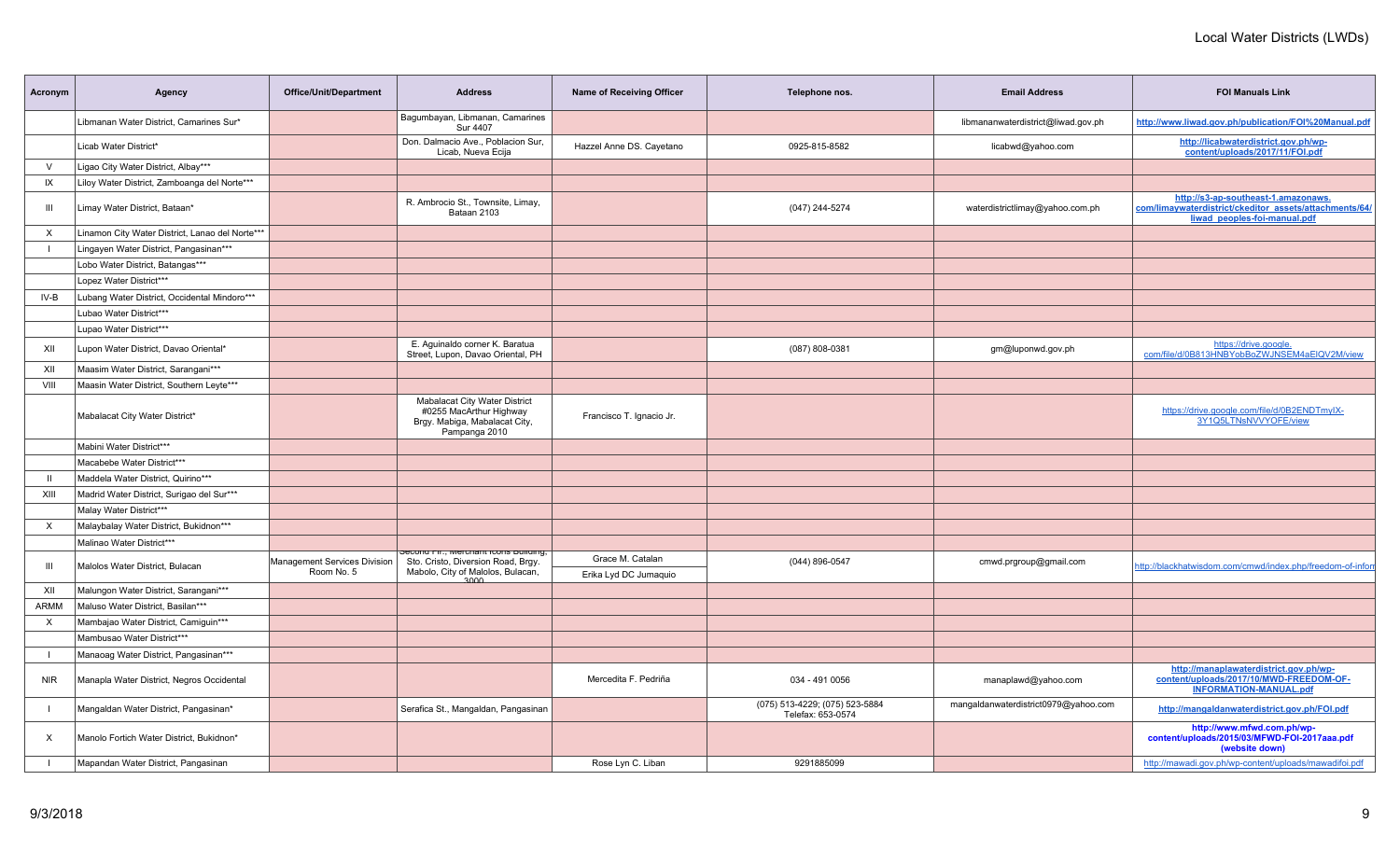| Acronym        | Agency                                                | <b>Office/Unit/Department</b> | <b>Address</b>                                                    | Name of Receiving Officer                                    | Telephone nos.                                                                                   | <b>Email Address</b>                                          | <b>FOI Manuals Link</b>                                                                                                                                                                                                                                                                                                                                                                                                         |
|----------------|-------------------------------------------------------|-------------------------------|-------------------------------------------------------------------|--------------------------------------------------------------|--------------------------------------------------------------------------------------------------|---------------------------------------------------------------|---------------------------------------------------------------------------------------------------------------------------------------------------------------------------------------------------------------------------------------------------------------------------------------------------------------------------------------------------------------------------------------------------------------------------------|
| IV-A           | Maragondon Water District, Cavite                     |                               |                                                                   | Baby Laizel C. Piedad<br>Administrative Services Assistant B |                                                                                                  |                                                               | https://drive.google.com/open?<br>id=0B004MwRripUYX1M3elVNT29iN00                                                                                                                                                                                                                                                                                                                                                               |
| X              | Maramag Water District, Bukidnon***                   |                               |                                                                   |                                                              |                                                                                                  |                                                               |                                                                                                                                                                                                                                                                                                                                                                                                                                 |
|                | Marilao Water District***                             |                               |                                                                   |                                                              |                                                                                                  |                                                               |                                                                                                                                                                                                                                                                                                                                                                                                                                 |
|                | <b>Mariveles Water District</b>                       |                               |                                                                   | Iris T. Canlas                                               |                                                                                                  |                                                               | http://s3.amazonaws.<br>com/mariwad/ckeditor_assets/attachments/221/foi_mwd<br>manual 2017.pdf                                                                                                                                                                                                                                                                                                                                  |
| ARMM           | Marawi Water District, Marawi City***                 |                               |                                                                   |                                                              |                                                                                                  |                                                               |                                                                                                                                                                                                                                                                                                                                                                                                                                 |
| Ш              | Masantol Water District, Pampanga***                  |                               |                                                                   |                                                              |                                                                                                  |                                                               |                                                                                                                                                                                                                                                                                                                                                                                                                                 |
| $\vee$         | Masbate-Mobo Water District, Masbate***               |                               |                                                                   |                                                              |                                                                                                  |                                                               |                                                                                                                                                                                                                                                                                                                                                                                                                                 |
| $\mathbf{III}$ | Masinloc Water District, Zambales***                  |                               |                                                                   |                                                              |                                                                                                  |                                                               |                                                                                                                                                                                                                                                                                                                                                                                                                                 |
| XI             | Mati Water District, Davao Oriental***                |                               |                                                                   |                                                              |                                                                                                  |                                                               |                                                                                                                                                                                                                                                                                                                                                                                                                                 |
| $\vee$         | Matnog Water District, Sorsogon***                    |                               |                                                                   |                                                              |                                                                                                  |                                                               |                                                                                                                                                                                                                                                                                                                                                                                                                                 |
|                | Mauban Water District***                              |                               |                                                                   |                                                              |                                                                                                  |                                                               |                                                                                                                                                                                                                                                                                                                                                                                                                                 |
| Ш              | Mayantoc Water District, Tarlac***                    |                               |                                                                   |                                                              |                                                                                                  |                                                               |                                                                                                                                                                                                                                                                                                                                                                                                                                 |
|                | Mendez Water District***                              |                               |                                                                   |                                                              |                                                                                                  |                                                               | (site cannot be reached)                                                                                                                                                                                                                                                                                                                                                                                                        |
| VIII           | Merida Water District, Leyte***                       |                               |                                                                   |                                                              |                                                                                                  |                                                               |                                                                                                                                                                                                                                                                                                                                                                                                                                 |
|                | Metro Bangued Water District, Abra***                 |                               |                                                                   |                                                              |                                                                                                  |                                                               | (site cannot be reached)                                                                                                                                                                                                                                                                                                                                                                                                        |
| VIII           | Metro Carigara Water District, Leyte                  | Office of the General Manager |                                                                   | Maria Czarina A. Urmeneta<br>Clerk Processor C               |                                                                                                  |                                                               | https://metrocarigarawd.gov.ph/wp-<br>content/uploads/transparency-page/foi-manual/people's-<br>freedom-of-information-manual.pdf                                                                                                                                                                                                                                                                                               |
| XII            | Metro Cotabato Water District, Cotabato*              |                               |                                                                   |                                                              |                                                                                                  |                                                               | http://metrocotabatowd.gov.ph/wp-<br>content/uploads/2017/10/FOI-MCWD-Manual.pdf                                                                                                                                                                                                                                                                                                                                                |
| VIII           | Metro Hilongos Water District, Leyte***               |                               |                                                                   |                                                              |                                                                                                  |                                                               |                                                                                                                                                                                                                                                                                                                                                                                                                                 |
|                | Metro Iloilo Water District***                        |                               |                                                                   |                                                              |                                                                                                  |                                                               |                                                                                                                                                                                                                                                                                                                                                                                                                                 |
|                | Metro Kalibo Water District                           |                               | 2nd Flr. MKWD, Jaime Cardinal Sin<br>Ave., Andagao, Kalibo, Aklan | Ms. Odette Clave                                             | (036) 268-6828, 268-1196, 268-9231<br>FAX: (036) 268-3519<br>CP: 09099935218                     | metrokalibowd@yahoo.com<br>metrokalibowaterdistrict@gmail.com | http://www.mkwd.gov.ph/new-wordpress/wp-<br>content/uploads/2018/06/FOI-2018.pdf<br>http://www.mkwd.gov.ph/new-wordpress/wp-<br>content/uploads/2018/06/Annex-C.pdf<br>http://www.mkwd.gov.ph/new-wordpress/wp-<br>content/uploads/2017/10/Exceptions.pdf<br>http://www.mkwd.gov.ph/new-wordpress/wp-<br>content/uploads/2017/10/ANNEX-E.pdf<br>http://www.mkwd.gov.ph/new-wordpress/wp-<br>content/uploads/2017/10/ANNEX-F1.pd |
| XII            | Metro Kidapawan Water District, Kidapawan<br>City*    |                               |                                                                   |                                                              | (064) 577-1533, 577-1865, 577-5257                                                               | metrokidapawan wd@yahoo.com                                   | http://metrokidapawanwd.gov.ph/wp-<br>content/uploads/2014/07/FOIMANUAL.pdf                                                                                                                                                                                                                                                                                                                                                     |
| IV-A           | Metro Lipa Water District, Batangas*                  | Administrative Division       | MLWD Office, Balintawak, Lipa City                                | Records Officer                                              | (043) 756-34850                                                                                  |                                                               | http://metrolipawd.gov.ph/PDFViewer2.php?ID=37                                                                                                                                                                                                                                                                                                                                                                                  |
| XII            | Metro Midsayap Water District*                        |                               |                                                                   |                                                              |                                                                                                  |                                                               | http://metromidsayap-water.gov.ph/wp-<br>content/uploads/2017/12/FOI-2017.pdf<br>Hardcopy                                                                                                                                                                                                                                                                                                                                       |
|                | Metro Roxas Water District*                           |                               | MRWD Bldg., KM. 1, Roxas City,<br>Capiz                           |                                                              | (036) 6210-737/6210-044<br>Telefax # (036) 6216-083<br>(036) 6215-474/6215-475/522-1160/522-1161 |                                                               | http://metroroxaswd.gov.ph/wp-<br>content/uploads/2017/09/MRWD-FOI-Manual-2017-Final-1.<br>pdf                                                                                                                                                                                                                                                                                                                                  |
|                | Metro San Fernando Water District, La Union***        |                               |                                                                   |                                                              |                                                                                                  |                                                               |                                                                                                                                                                                                                                                                                                                                                                                                                                 |
| XIII           | Metro Siargao Water District, Surigao del<br>Norte*** |                               |                                                                   |                                                              |                                                                                                  |                                                               |                                                                                                                                                                                                                                                                                                                                                                                                                                 |
| VII            | Metro Siquijor Water District, Siquijor***            |                               |                                                                   |                                                              |                                                                                                  |                                                               |                                                                                                                                                                                                                                                                                                                                                                                                                                 |
|                | Metro Tayug Water District, Pangasinan***             |                               |                                                                   |                                                              |                                                                                                  |                                                               |                                                                                                                                                                                                                                                                                                                                                                                                                                 |
|                | Metro Tuguegarao Water District***                    |                               |                                                                   |                                                              |                                                                                                  |                                                               | SC                                                                                                                                                                                                                                                                                                                                                                                                                              |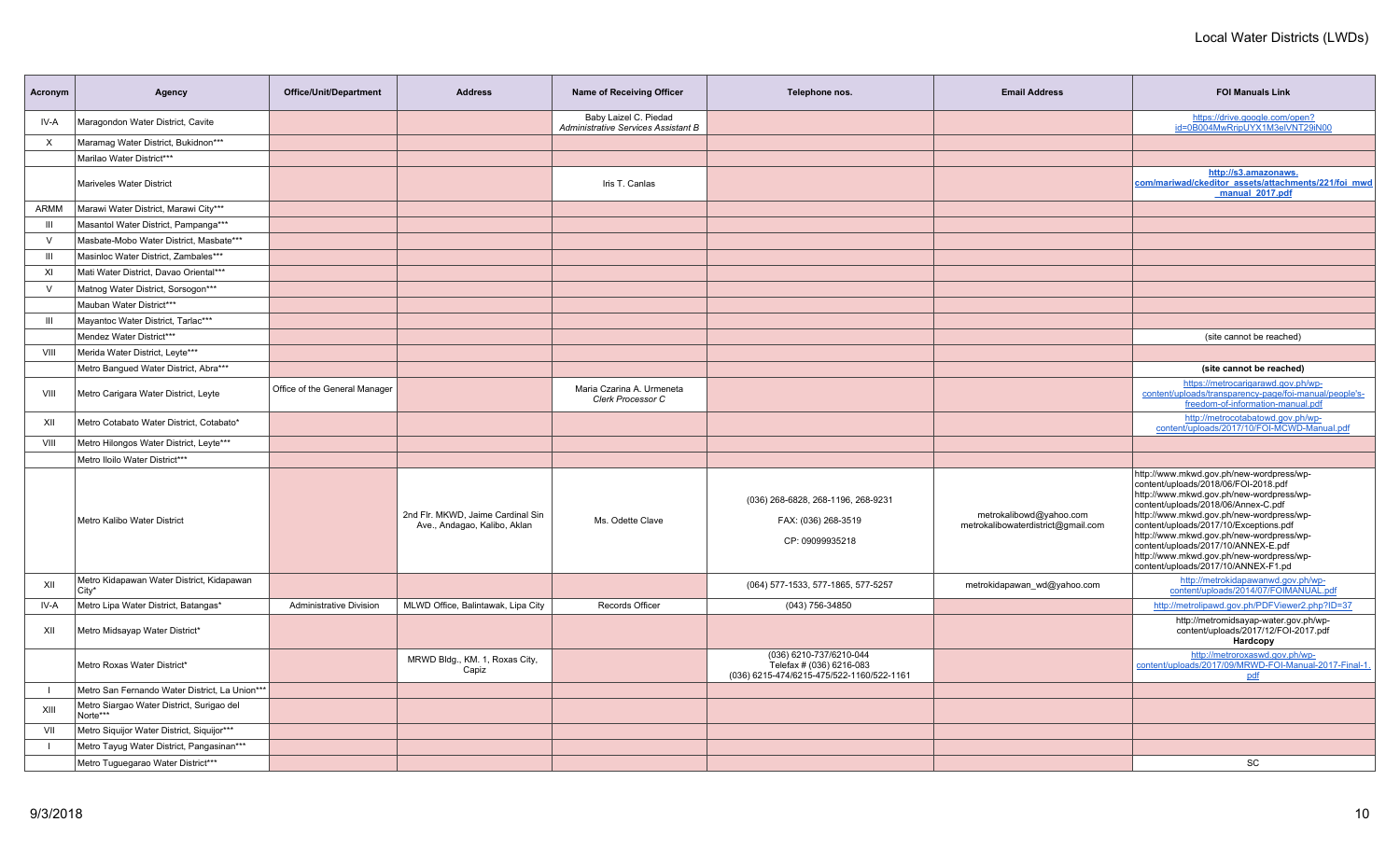| Acronym      | Agency                                                | <b>Office/Unit/Department</b>                              | <b>Address</b>                                                                                                                                                                                     | Name of Receiving Officer | Telephone nos.                                                 | <b>Email Address</b>         | <b>FOI Manuals Link</b>                                                                                             |
|--------------|-------------------------------------------------------|------------------------------------------------------------|----------------------------------------------------------------------------------------------------------------------------------------------------------------------------------------------------|---------------------------|----------------------------------------------------------------|------------------------------|---------------------------------------------------------------------------------------------------------------------|
|              | Metro Vigan Water District, Ilocos Sur***             |                                                            |                                                                                                                                                                                                    |                           |                                                                |                              |                                                                                                                     |
| VII          | Metropolitan Cebu Water District, Cebu*               | Community Relations and<br>ternal Affairs Department (CREA | Community Relations and External<br><b>Affairs Department Secretary</b><br><b>Community Relations Division</b><br>Manager<br>Community Relations and External<br><b>Affairs Department Manager</b> |                           |                                                                |                              | http://www.mcwd.gov.ph/wp-content/uploads/2017/10/Doc-<br>09-PEOPLES-MANUAL.3-2.pdf                                 |
| VII          | Metropolitan Naga Water District, Naga City           |                                                            | 40 J. Miranda Avenue, Naga City                                                                                                                                                                    | Maricel F. Alinarte       | Tel. Nos. (054) 473-2040 / 473-8438<br>Fax. No. (054) 473-5878 | mnwaterdistrict@yahoo.com    | http://mnwd.gov.ph/wp-content/uploads/FOI/FOI%<br>20People's%20Manual.pdf                                           |
|              | Metropolitan Tuguegarao Water District,<br>Cagayan*** |                                                            |                                                                                                                                                                                                    |                           |                                                                |                              |                                                                                                                     |
|              | Meycauayan Water District***                          |                                                            |                                                                                                                                                                                                    |                           |                                                                |                              |                                                                                                                     |
| VI           | Miag-ao Water District, Iloilo***                     |                                                            |                                                                                                                                                                                                    |                           |                                                                |                              |                                                                                                                     |
| X            | Misamis Occidental Water District, Ozamiz<br>City***  |                                                            |                                                                                                                                                                                                    |                           |                                                                |                              |                                                                                                                     |
| XII          | Mlang Water District, Cotabato***                     |                                                            |                                                                                                                                                                                                    |                           |                                                                |                              |                                                                                                                     |
|              | Moncada Water District, Tarlac***                     |                                                            |                                                                                                                                                                                                    |                           |                                                                |                              | (website is down)                                                                                                   |
|              | Morong Water District, Bataan*                        |                                                            |                                                                                                                                                                                                    |                           |                                                                |                              | http://morongbataanwd.gov.ph/transparency-seal/                                                                     |
|              |                                                       |                                                            |                                                                                                                                                                                                    |                           |                                                                |                              | cannot access the manual                                                                                            |
| IV-A         | Morong Water District, Rizal***                       |                                                            |                                                                                                                                                                                                    |                           |                                                                |                              |                                                                                                                     |
| III          | Morong Water District, Tarlac***                      |                                                            |                                                                                                                                                                                                    |                           |                                                                |                              |                                                                                                                     |
|              | Munoz Water District*                                 |                                                            |                                                                                                                                                                                                    |                           | (044) 4560-599                                                 | munozwaterdistrict@yahoo.com | http://munozwaterdistrict.gov.ph/data/files/merged-1-.pdf                                                           |
|              | Murcia Water District*                                |                                                            |                                                                                                                                                                                                    |                           |                                                                |                              | http://murciawd.gov.ph/murcia-water-district-freedom-of-<br>information-peoples-manual/<br>cannot access the manual |
| $\vee$       | Nabua Water District, Camarines Sur***                |                                                            |                                                                                                                                                                                                    |                           |                                                                |                              |                                                                                                                     |
| XI           | Nabunturan Water District, Compostela<br>Valley***    |                                                            |                                                                                                                                                                                                    |                           |                                                                |                              |                                                                                                                     |
| $\mathbf{I}$ | Naguilian Water District, Isabela***                  |                                                            |                                                                                                                                                                                                    |                           |                                                                |                              |                                                                                                                     |
|              | Naguilian Water District, La Union***                 |                                                            |                                                                                                                                                                                                    |                           |                                                                |                              |                                                                                                                     |
| $\mathbf{I}$ | Narvacan Water District, Ilocos Sur***                |                                                            |                                                                                                                                                                                                    |                           |                                                                |                              | SC                                                                                                                  |
| XIII         | Nasipit Water District, Agusan del Norte              | Public Assistance or<br>Information Office                 | Maubo Road, District 5, Brgu.<br>Triangulo, Nasispit, Agusan Del Norte                                                                                                                             | Carol A. Vallecera        | (085) 283-3061 Telefax: (085) 343-3302                         |                              | http://nasipitwaterdistrict.gov.ph/wp-<br>content/uploads/2017/09/NWD-FOI-Peoples-Manual-2017.<br>pdf               |
|              | Nasugbu Water District***                             |                                                            |                                                                                                                                                                                                    |                           |                                                                |                              |                                                                                                                     |
| IV-B         | Naujan Water District, Oriental Mindoro***            |                                                            |                                                                                                                                                                                                    |                           |                                                                |                              |                                                                                                                     |
| VIII         | Naval Water District, Biliran***                      |                                                            |                                                                                                                                                                                                    |                           |                                                                |                              |                                                                                                                     |
|              | Negros Oriental Water District***                     |                                                            |                                                                                                                                                                                                    |                           |                                                                |                              |                                                                                                                     |
| XI           | New Corella Water District, Davao del Norte***        |                                                            |                                                                                                                                                                                                    |                           |                                                                |                              |                                                                                                                     |
|              | New Lucena Water District***                          |                                                            |                                                                                                                                                                                                    |                           |                                                                |                              |                                                                                                                     |
|              | Norala Water District, South Cotabato*                |                                                            | Alunan Ave., Norala, South Cotabato                                                                                                                                                                |                           |                                                                |                              | http://noralawater.gov.ph/images/NWD_FOI_Manual_Final.<br>pdf                                                       |
| Ш            | Norzagaray Water District, Bulacan                    |                                                            |                                                                                                                                                                                                    | Angel Joy T. De Silva     |                                                                |                              | https://docs.wixstatic.com/ugd/35141b_2381e7a494d24dbb981ef006996cbf09.<br>pdf                                      |
|              | Nueva Era Water District, Ilocos Norte***             |                                                            |                                                                                                                                                                                                    |                           |                                                                |                              |                                                                                                                     |
| VI           | Nueva Valencia Water District, Guimaras***            |                                                            |                                                                                                                                                                                                    |                           |                                                                |                              |                                                                                                                     |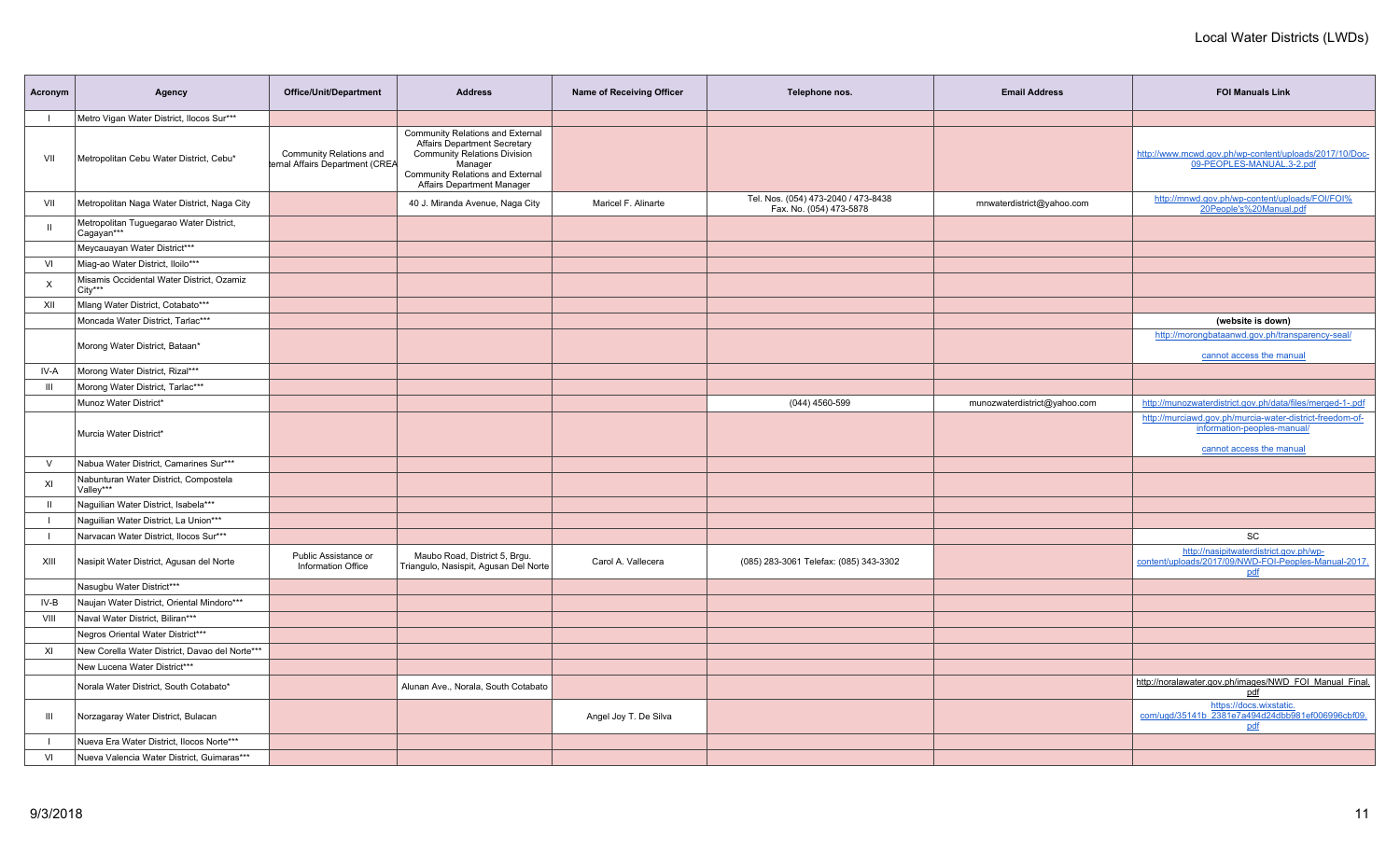| Acronym      | Agency                                            | <b>Office/Unit/Department</b>                   | <b>Address</b>                                                             | Name of Receiving Officer                          | Telephone nos.                                   | <b>Email Address</b>                  | <b>FOI Manuals Link</b>                                                                   |
|--------------|---------------------------------------------------|-------------------------------------------------|----------------------------------------------------------------------------|----------------------------------------------------|--------------------------------------------------|---------------------------------------|-------------------------------------------------------------------------------------------|
|              | Numancia Water District***                        |                                                 |                                                                            |                                                    |                                                  |                                       |                                                                                           |
| Ш            | Obando Water District, Bulacan***                 |                                                 |                                                                            |                                                    |                                                  |                                       |                                                                                           |
| IV-B         | Odiongan Water District, Romblon***               |                                                 |                                                                            |                                                    |                                                  |                                       |                                                                                           |
|              |                                                   |                                                 | Orani Water District Bldg.,                                                | <b>Publice Relations Assistant</b>                 |                                                  |                                       | http://www.oraniwater.com.ph/PDF/2017%20-%20VII%                                          |
| Ш            | Orani Water District, Bataan                      | <b>Public Assistant Desk PACD</b>               | Centro Uno, Orani Bataan                                                   | Marianne B. Canlas<br><b>Executive Assistant A</b> | (047) 300-34-29                                  |                                       | 20People's%20Freedom%20of%20Information%20Manual<br>pdf                                   |
| Ш            | Orion Water District, Bataan                      | Orion Water District                            | Lati, Orion, Bataan                                                        | Precious L. Gotgotao                               | 0933-8614442                                     | orionwaterdistrict@yahoo.com          | http://s3-ap-southeast-1.amazonaws.<br>com/orionwd/ckeditor_assets/attachments/55/oriwad- |
|              |                                                   | / HR (Admin Section)                            |                                                                            | Genie T. Reyes                                     | 0932-8814726                                     |                                       | peoples-foi-manual.pdf                                                                    |
| X            | Oroquieta City Water District, Oroquieta City*    |                                                 | Town Center, Canubay, Oroquieta<br>City                                    |                                                    | 0988-564-0281                                    |                                       | http://ocwd.gov.ph/wp-content/uploads/2017/09/Final-<br><b>FOI.pdf</b>                    |
| IX           | Pagadian City Water District, Pagadian City***    |                                                 |                                                                            |                                                    |                                                  |                                       |                                                                                           |
| PAGWAD       | Pagsanjan Water District***                       |                                                 |                                                                            |                                                    |                                                  |                                       | (website is down)                                                                         |
|              | Pagudpud Water District, Ilocos Norte***          |                                                 |                                                                            |                                                    |                                                  |                                       |                                                                                           |
|              | Pakil Water District***                           |                                                 |                                                                            |                                                    |                                                  |                                       |                                                                                           |
|              | Palayan City Water District***                    |                                                 |                                                                            |                                                    |                                                  |                                       |                                                                                           |
| III          | Palauig Water District, Zambales***               |                                                 |                                                                            |                                                    |                                                  |                                       |                                                                                           |
| XI           | Panabo Water District, Davao del Norte***         |                                                 |                                                                            |                                                    |                                                  |                                       |                                                                                           |
| $\vee$       | Pandan Water District, Catanduanes***             |                                                 |                                                                            |                                                    |                                                  |                                       |                                                                                           |
| Ш            | Pandi Water District, Bulacan***                  |                                                 |                                                                            |                                                    |                                                  |                                       |                                                                                           |
| Ш            | Paniqui Water District, Tarlac***                 |                                                 |                                                                            |                                                    |                                                  |                                       |                                                                                           |
| V            | Paracale Water District, Camarines Norte***       |                                                 |                                                                            |                                                    |                                                  |                                       |                                                                                           |
| $\vee$       | Pasacao Water District, Camarines Sur***          |                                                 |                                                                            |                                                    |                                                  |                                       |                                                                                           |
| VI           | Patnongon Water District, Antique***              |                                                 |                                                                            |                                                    |                                                  |                                       |                                                                                           |
| $\mathbf{H}$ | Peñablanca Water District, Cagayan***             |                                                 |                                                                            |                                                    |                                                  |                                       |                                                                                           |
|              | Peñaranda Water District, Nueva Ecija             | Public Assistance and<br><b>Complaints Desk</b> | Penarada Water District, Gomez St.,<br>Poblacion II, Penarada, Nueva Ecija | Aldrin Francisco                                   | 044-940-4049<br>044-9400971                      | pwd987@yahoo.com.ph                   | http://pwd.gov.ph/images/PearandaWaterDistrict-FOI.pdf                                    |
| XII          | Pigkawayan Water District, Cotabato***            |                                                 |                                                                            |                                                    |                                                  |                                       |                                                                                           |
| XII          | Pikit Water District, Cotabato***                 |                                                 |                                                                            |                                                    |                                                  |                                       |                                                                                           |
|              | Pilar Water District, Capiz***                    |                                                 |                                                                            |                                                    |                                                  |                                       |                                                                                           |
| $\vee$       | Pilar Water District, Sorsogon                    |                                                 | Marifosque, Pilar, Sorsogon                                                | Samuel H. Madrid                                   | 9121060291                                       | pilarwaterdistrict@yahoo.com          | http://www.pilarsorwater.gov.ph/freedom.html                                              |
| $\vee$       | Pili Water District, Camarines Sur*               |                                                 | Sta. Rita Agro-Industrial Parl, San<br>Jose, Pili, Camarines Sur           | Elmer P. Boria                                     | (054) 477-7131 local 112                         | piliwd@hotmail.com                    | http://piliwaterdistrict.gov.ph/freedom-of-information/                                   |
| IV-B         | Pinamalayan Water District, Oriental Mindoro***   |                                                 |                                                                            |                                                    |                                                  |                                       |                                                                                           |
| VII          | Pinamungajan Water District, Cebu***              |                                                 |                                                                            |                                                    |                                                  |                                       |                                                                                           |
| XIII         | Placer Water District, Surigao del Norte***       |                                                 |                                                                            |                                                    |                                                  |                                       |                                                                                           |
|              | Plaridel Water District*                          |                                                 | A.C. Reyes St., Poblacion, Plaridel,<br>Bulacan 3004                       |                                                    | (044) 795-0102/ 795-1613; Fax No. (044) 760-0229 | plaridel_water_district1987@yahoo.com | http://plaridelwaterdistrict.<br>ph/images/2017UPLOAD/PLAWD-FOI-Manual-2017.pdf           |
| IV-B         | Pola Water District, Oriental Mindoro***          |                                                 |                                                                            |                                                    |                                                  |                                       |                                                                                           |
| IX           | Polanco Water District, Zamboanga del<br>Norte*** |                                                 |                                                                            |                                                    |                                                  |                                       |                                                                                           |
|              |                                                   |                                                 |                                                                            | Jonice M. Bolojodio                                |                                                  |                                       |                                                                                           |
|              | Polomolok Water District, South Cotabato*         |                                                 |                                                                            | Moises Michoel E. Hollite                          |                                                  |                                       | http://polwaterdistrict.gov.ph/wp-                                                        |
|              |                                                   |                                                 |                                                                            | Arvin Mork L. Arnibol                              |                                                  |                                       | content/uploads/2017/10/FOI10302017100625.pdf                                             |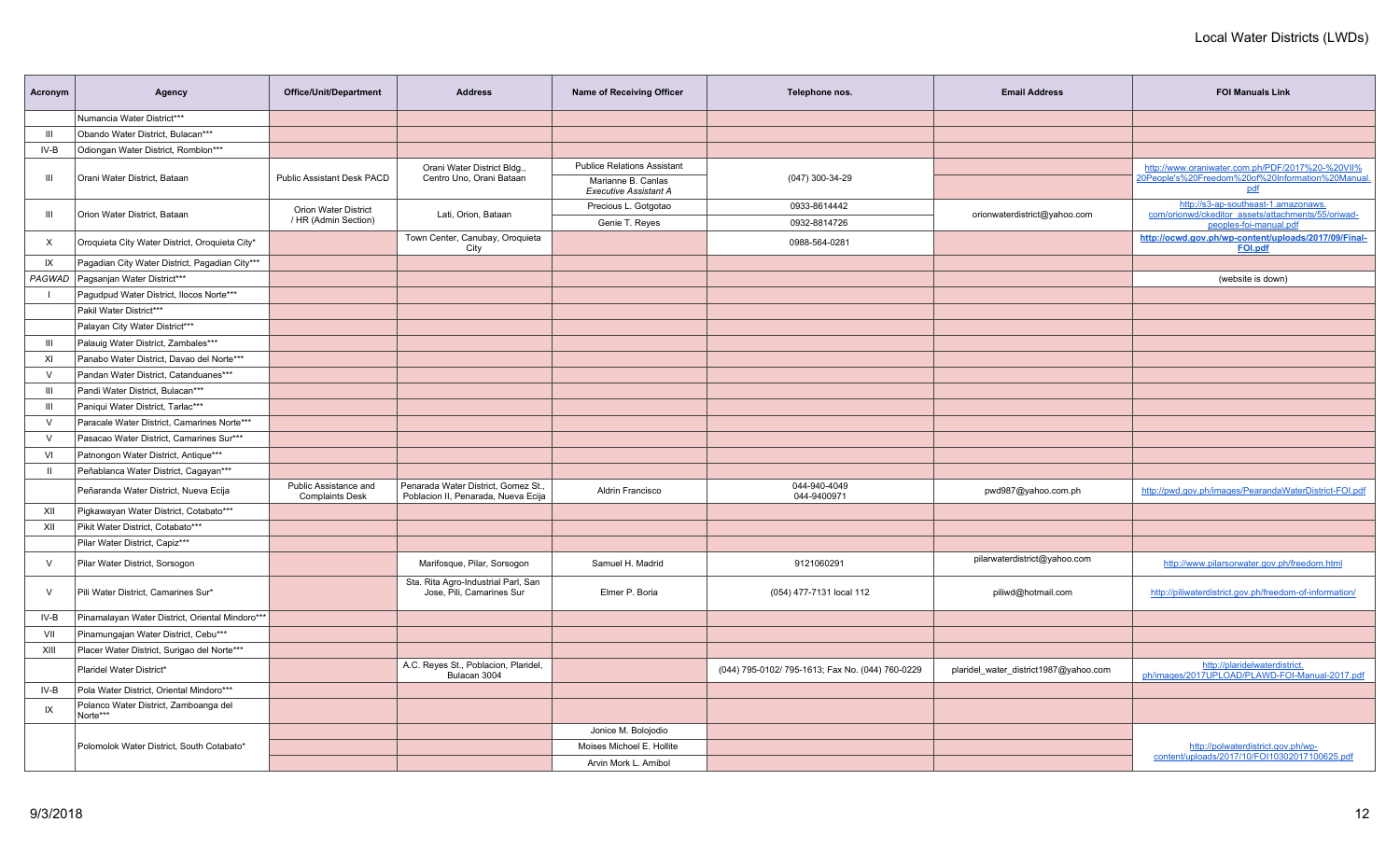| Acronym        | Agency                                                              | Office/Unit/Department                          | <b>Address</b>                                                                                        | Name of Receiving Officer                             | Telephone nos.                          | <b>Email Address</b>      | <b>FOI Manuals Link</b>                                                                        |
|----------------|---------------------------------------------------------------------|-------------------------------------------------|-------------------------------------------------------------------------------------------------------|-------------------------------------------------------|-----------------------------------------|---------------------------|------------------------------------------------------------------------------------------------|
|                | Pontevedra Water District, Capiz***                                 |                                                 |                                                                                                       |                                                       |                                         |                           |                                                                                                |
| Ш              | Porac Water District, Pampanga***                                   |                                                 |                                                                                                       |                                                       |                                         |                           | (website is down)                                                                              |
|                | Pozorrubio Water District, Pangasinan*                              |                                                 | Sison St. Extension, Brgy Cablong,<br>Pozorrubio, Pangasinan<br>CCC 133                               | Elsie Yu Dacasin<br>Division Manager C / HR Designate | Telefax: (075)632-1387                  | powad133@yahoo.com        | http://powad.gov.ph/data/foi.pdf                                                               |
| IX             | President Manuel A. Roxas Water District,<br>Zamboanga del Norte*** |                                                 |                                                                                                       |                                                       |                                         |                           |                                                                                                |
|                | President Manuel A. Roxas Water District,<br>Capiz***               |                                                 |                                                                                                       |                                                       |                                         |                           |                                                                                                |
| XIII           | Prosperidad Water District, Agusan del Sur***                       |                                                 |                                                                                                       |                                                       |                                         |                           |                                                                                                |
| IV-B           | Puerto Princesa City Water District, Palawan***                     |                                                 |                                                                                                       |                                                       |                                         |                           |                                                                                                |
| <b>NIR</b>     | Pulupandan Water District, Negros Occidental                        |                                                 |                                                                                                       | Eufemia Cantiller<br><b>Board Secretary</b>           | 9193090312                              | pulupandanWD@yahoo.com.ph | http://pulupandanwd.gov.ph/2017/10/02/foi-manual/                                              |
|                | Quezon Metropolitan Water District***                               |                                                 |                                                                                                       |                                                       |                                         |                           | (website is down)                                                                              |
| X              | Quezon Water District, Bukidnon***                                  |                                                 |                                                                                                       |                                                       |                                         |                           |                                                                                                |
| $\vee$         | Ragay Water District, Camarines Sur***                              |                                                 |                                                                                                       |                                                       |                                         |                           |                                                                                                |
| $\mathbf{H}$   | Ramon Water District, Isabela***                                    |                                                 |                                                                                                       |                                                       |                                         |                           |                                                                                                |
| III            | Ramos Water District, Tarlac***                                     |                                                 |                                                                                                       |                                                       |                                         |                           | (website is down)                                                                              |
| $\mathbf{H}$   | Reina Mercedes Water District, Isabela***                           |                                                 |                                                                                                       |                                                       |                                         |                           |                                                                                                |
| IX             | Rizal Water District, Zamboanga del Norte***                        |                                                 |                                                                                                       |                                                       |                                         |                           |                                                                                                |
| IV-B           | Romblon Water District, Romblon***                                  |                                                 |                                                                                                       |                                                       |                                         |                           |                                                                                                |
|                | Rosales Water District, Pangasinan                                  | Public Assistance and<br><b>Complaints Desk</b> | Rosales Water District, Pangasinan<br>Rosales, Pangasinan                                             | Moana Marie C. De Guzman                              | 0912-2766-036                           | rosalwd@yahoo.com         | https://www.rosaleswaterdistrict.<br>com/uploads/4/1/0/5/41053909/freedom of information.pdf   |
|                | Rosario Water District, Batangas***                                 |                                                 |                                                                                                       |                                                       |                                         |                           |                                                                                                |
|                | Rosario Water District, La Union***                                 |                                                 |                                                                                                       |                                                       |                                         |                           |                                                                                                |
| $\mathbf{H}$   | Roxas Water District, Isabela***                                    |                                                 |                                                                                                       |                                                       |                                         |                           |                                                                                                |
| IV-B           | Roxas Water District, Oriental Mindoro***                           |                                                 |                                                                                                       |                                                       |                                         |                           |                                                                                                |
| IV-B           | Roxas Water District, Palawan***                                    |                                                 |                                                                                                       |                                                       |                                         |                           |                                                                                                |
|                | Sablayan Water District, Occidental Mindoro                         |                                                 | Sablayan, Occidental Mindoro                                                                          | Ms. Buenafe V. Lomio                                  |                                         |                           | http://www.sablayanwaterdistrict.gov.<br>ph/pdf/2017/Peoples_Freedom_of_Information_Manual.pdf |
|                | Sagay Water District, Negros Occidental*                            |                                                 | Sagay Water District<br>Cor. Ma. Lopez, Marañon St.,<br>Poblacion II<br>Sagay City, Negros Occidental |                                                       | Tele/Fax: (034)488-0219 / (034)454-1986 |                           | http://sagaywd.gov.ph/wp-content/uploads/2017/11/1.-SWD-<br>FOI-MANUAL-2017.pdf                |
| $\vee$         | San Andres Water District, Catanduanes***                           |                                                 |                                                                                                       |                                                       |                                         |                           |                                                                                                |
| $\mathbf{III}$ | San Antonio Water District, Nueva Ecija***                          |                                                 |                                                                                                       |                                                       |                                         |                           |                                                                                                |
| $\mathbf{III}$ | San Antonio Water District, Zambales***                             |                                                 |                                                                                                       |                                                       |                                         |                           |                                                                                                |
| Ш              | San Carlos City Water District, Pangasinan                          | Public Assistance and<br><b>Complaints Desk</b> |                                                                                                       | Marjorie D. Herrera                                   | (075) 531-4202                          | sccwd@hotmail.com         | http://www.sccwd.gov.ph/wp-content/uploads/FREEDOM-<br>OF-INFORMATION.pdf                      |
|                | San Felipe Water District***                                        |                                                 |                                                                                                       |                                                       |                                         |                           |                                                                                                |
| XIII           | San Francisco Water District, Agusan del Sur*                       |                                                 |                                                                                                       |                                                       | 839-0457<br>Fax No.: (085) 343-8623     | sanfranzwd@gmail.com      | http://www.sfwd.gov.ph/freedom-of-information/                                                 |
| $\mathbf{H}$   | San Guillermo Water District, Isabela***                            |                                                 |                                                                                                       |                                                       |                                         |                           |                                                                                                |
| Ш              | San Ildefonso Water District, Bulacan***                            |                                                 |                                                                                                       |                                                       |                                         |                           |                                                                                                |
| XI             | San Isidro Water District, Davao del Norte***                       |                                                 |                                                                                                       |                                                       |                                         |                           |                                                                                                |
| VIII           | San Isidro Water District, Northern Samar***                        |                                                 |                                                                                                       |                                                       |                                         |                           |                                                                                                |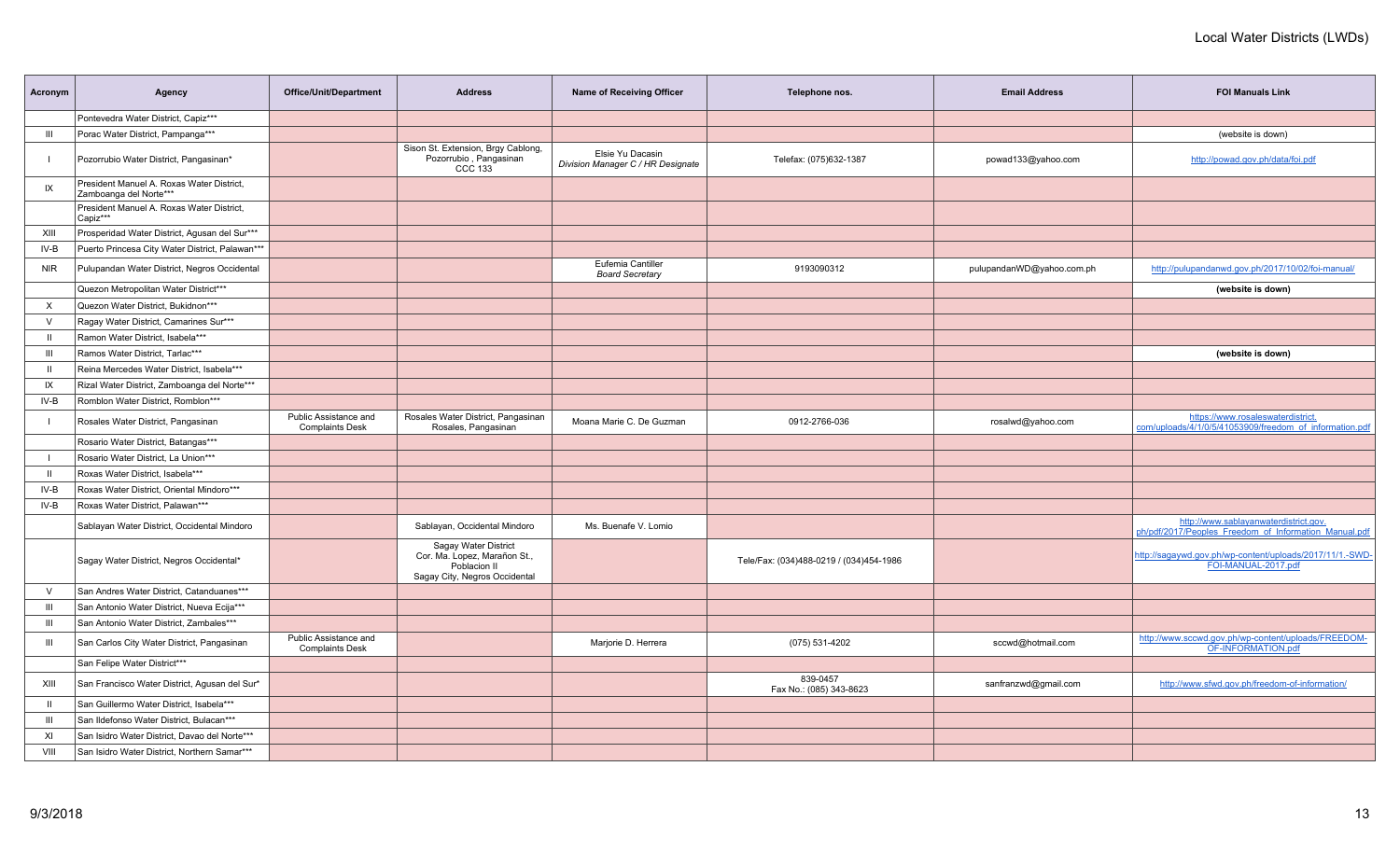| Acronym      | Agency                                              | Office/Unit/Department                          | <b>Address</b>                                                      | Name of Receiving Officer                                                                                         | Telephone nos.                                                       | <b>Email Address</b>        | <b>FOI Manuals Link</b>                                                                          |
|--------------|-----------------------------------------------------|-------------------------------------------------|---------------------------------------------------------------------|-------------------------------------------------------------------------------------------------------------------|----------------------------------------------------------------------|-----------------------------|--------------------------------------------------------------------------------------------------|
| VI           | San Joaquin Water District, Iloilo***               |                                                 |                                                                     |                                                                                                                   |                                                                      |                             |                                                                                                  |
| Ш            | San Jose City Water District*                       | <b>Administrative Division</b>                  | 2675 Maharlika Rd., Abar Ist., San<br>Jose City, Nueva Ecija - 3121 |                                                                                                                   | (044) 958-2086                                                       | sic waterdistrict@yahoo.com | http://sanjosecityne-wd.gov.ph/wp-<br>content/uploads/2017/10/FOI.pdf                            |
| III          | San Jose del Monte City Water District,<br>Bulacan* | Main Office                                     |                                                                     |                                                                                                                   |                                                                      |                             | http://sanjosewater.gov.ph/wp-content/uploads/2017/10/SJW                                        |
| XIII         | San Jose Water District, Dinagat Islands***         |                                                 |                                                                     |                                                                                                                   |                                                                      |                             |                                                                                                  |
| VIII         | San Jose Water District, Northern Samar***          |                                                 |                                                                     |                                                                                                                   |                                                                      |                             |                                                                                                  |
| IV-B         | San Jose Water District, Occidental Mindoro***      |                                                 |                                                                     |                                                                                                                   |                                                                      |                             | (website is down)                                                                                |
|              | San Juan Water District, Batangas*                  |                                                 |                                                                     |                                                                                                                   |                                                                      |                             | http://sanjuanwaterdistrict.gov.<br>ph/pdf/2017/SJWDDFOlmanual.pdf<br>website is down            |
| CAR          | San Juan Water District, Abra***                    |                                                 |                                                                     |                                                                                                                   |                                                                      |                             |                                                                                                  |
|              | San Luis Water District***                          |                                                 |                                                                     |                                                                                                                   |                                                                      |                             |                                                                                                  |
| $\mathbf{H}$ | San Manuel Water District, Isabela***               |                                                 |                                                                     |                                                                                                                   |                                                                      |                             |                                                                                                  |
|              | San Manuel Water District, Pangasinan***            |                                                 |                                                                     |                                                                                                                   |                                                                      |                             |                                                                                                  |
| Ш            | San Marcelino Water District, Zambales              | SMWD Admin Office                               | Consuelo Norte, San Marcelino,<br>Zambales                          | Ynchie M. Nieva                                                                                                   | $(047)602 - 2016$                                                    |                             | https://drive.google.<br>com/file/d/1P22TkAVmE6Hda73TZ4_UL_05Br2tX7Wc/vie<br>W                   |
|              | San Miguel Water District                           |                                                 | Victor St., Poblacion, San Miguel,<br>Bulacan                       | John Ronnie S.P. De Guzman                                                                                        | (044) 327-0822/0917-592-0727/764-0334                                |                             | https://static.asia-cloud.info/var/m 8/85/851/614/5541-<br><b>SAMIBUL WD FOI.PDF?view</b>        |
|              | San Narciso Water District***                       |                                                 |                                                                     |                                                                                                                   |                                                                      |                             |                                                                                                  |
|              | San Nicolas Water District, Ilocos Norte            |                                                 |                                                                     | Marie Kris S. Coloma                                                                                              |                                                                      |                             | https://docs.google.<br>com/document/d/1kxH3WpGPO40HxroFrb7pMbZ14vp3X_g<br>jlFynopzfefg/edit     |
|              | San Nicolas Water District, Pangasinan*             |                                                 |                                                                     |                                                                                                                   |                                                                      |                             |                                                                                                  |
|              | San Pablo City Water District*                      |                                                 |                                                                     |                                                                                                                   |                                                                      |                             |                                                                                                  |
|              | San Pedro Water District, Laguna*                   |                                                 |                                                                     |                                                                                                                   |                                                                      |                             |                                                                                                  |
| Ш            | San Quintin Water District, Pangasinan              | Public Assistance and<br><b>Complaints Desk</b> |                                                                     | Vicky H. Oligo                                                                                                    | 0923 575 1685                                                        | sanquintinwd 553@yahoo.com  | http://www.sqwd.gov.ph/wp-<br>content/uploads/2017/09/SQWD-FREEDOM-OF-<br><b>INFORMATION.pdf</b> |
| Ш            | San Rafael Water District, Bulacan*                 |                                                 |                                                                     |                                                                                                                   |                                                                      |                             |                                                                                                  |
|              | San Rafael Water District, Iloilo*                  |                                                 |                                                                     |                                                                                                                   |                                                                      |                             |                                                                                                  |
| $\mathbf{H}$ | Sanchez Mira Water District, Cagayan*               |                                                 |                                                                     |                                                                                                                   |                                                                      |                             |                                                                                                  |
| IV-A         | Santa Cruz Water District, Laguna*                  |                                                 |                                                                     |                                                                                                                   |                                                                      |                             | (website is down)                                                                                |
|              | Santa Maria Water District                          | <b>Customer Services Office</b>                 | Ground Floor, SMWD Office                                           | Public Assistance and<br><b>Complaint Desk</b><br>(Officer in-charge)<br>Utilities/Customer<br>Services Assistant | (044) 815-3363,<br>0917-883-7693,<br>0918-920-7693,<br>0925-526-7693 |                             | http://smwdbulacan.gov.ph/wp-<br>content/uploads/2017/07/SMWD-FOI-MANUAL.pdf                     |
|              |                                                     | Office of the General Manager                   | Second Floor, SMWD Office                                           | Secretary                                                                                                         | (044) 815-3238                                                       |                             |                                                                                                  |
| Ш            | Santa Rosa Water District, Nueva Ecija*             |                                                 |                                                                     |                                                                                                                   |                                                                      |                             | http://santarosawater.gov.ph/index.php/transparency                                              |
|              | Santa Water District, Ilocos Sur***                 |                                                 |                                                                     |                                                                                                                   |                                                                      |                             |                                                                                                  |
| $\mathbf{u}$ | Santiago Water District, Isabela***                 |                                                 |                                                                     |                                                                                                                   |                                                                      |                             |                                                                                                  |
|              | Sarrat Water District, Ilocos Norte***              |                                                 |                                                                     |                                                                                                                   |                                                                      |                             |                                                                                                  |
| Ш            | Sasmuan Water District, Pampanga***                 |                                                 |                                                                     |                                                                                                                   |                                                                      |                             |                                                                                                  |
| ARMM         | Siasi Water District, Sulu***                       |                                                 |                                                                     |                                                                                                                   |                                                                      |                             |                                                                                                  |
|              |                                                     |                                                 |                                                                     |                                                                                                                   |                                                                      |                             |                                                                                                  |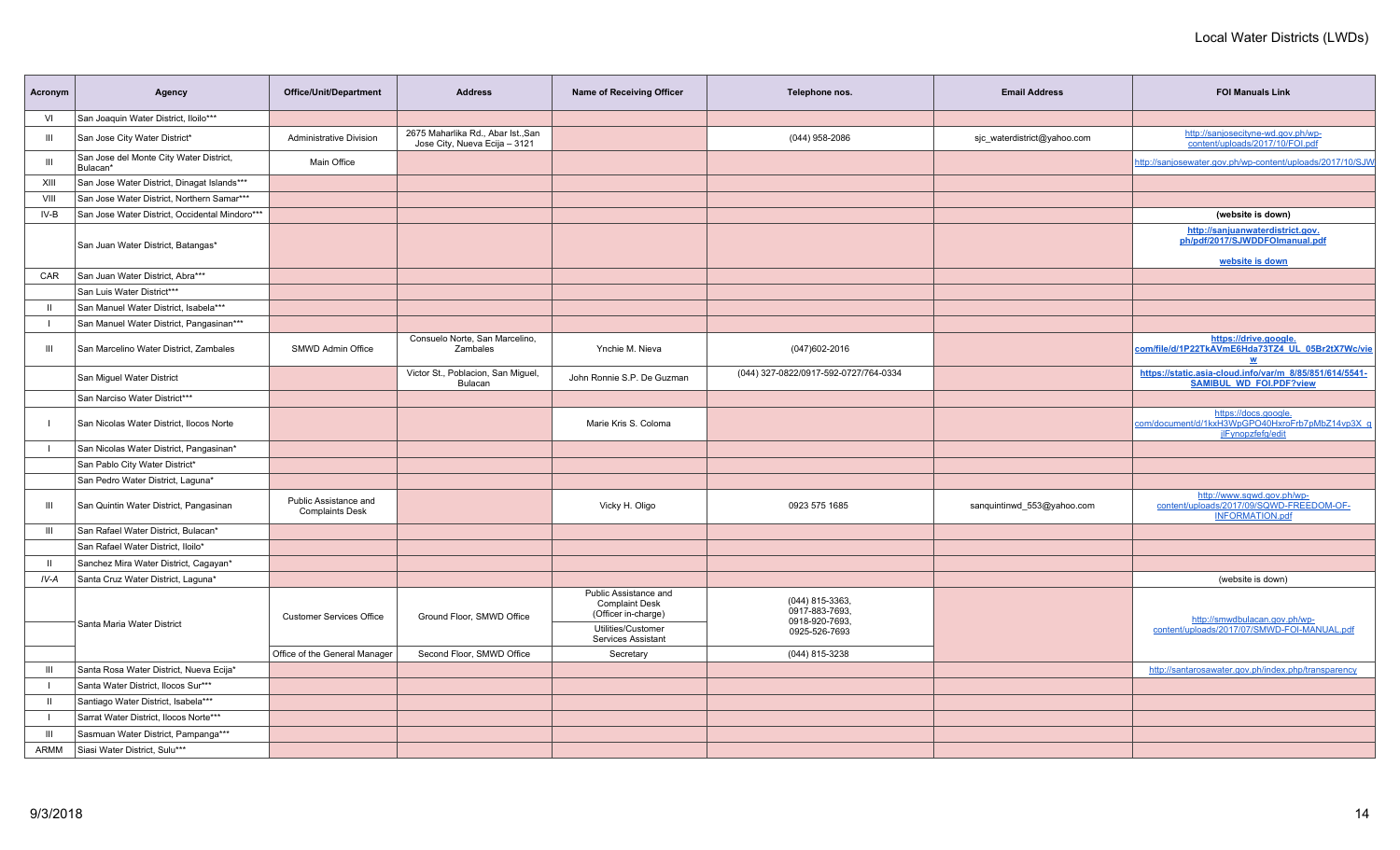| Acronym        | Agency                                                    | <b>Office/Unit/Department</b>                   | <b>Address</b>                                                              | Name of Receiving Officer                             | Telephone nos.                     | <b>Email Address</b>                           | <b>FOI Manuals Link</b>                                                                                       |
|----------------|-----------------------------------------------------------|-------------------------------------------------|-----------------------------------------------------------------------------|-------------------------------------------------------|------------------------------------|------------------------------------------------|---------------------------------------------------------------------------------------------------------------|
|                | Sibalom Water District***                                 |                                                 |                                                                             |                                                       |                                    |                                                |                                                                                                               |
| XIII           | Sibagat Water District, Agusan del Sur***                 |                                                 |                                                                             |                                                       |                                    |                                                |                                                                                                               |
| <b>NIR</b>     | Sibulan Water District, Negros Oriental***                |                                                 |                                                                             |                                                       |                                    |                                                |                                                                                                               |
|                | Silang Water Distric, Cavite*                             |                                                 |                                                                             |                                                       |                                    |                                                | https://www.silangwaterdistrict.<br>com/uploads/3/7/1/4/3714084/1silang wd peoples informat<br>jon manual.pdf |
|                | Silay City Water District*                                |                                                 |                                                                             | Jacy R. Arellano                                      | $(034)$ 495-5011                   |                                                | http://silaycitywd.gov.ph/wp-<br>content/uploads/2017/09/SICIWA-FOI-MANUAL2017.pdf                            |
|                | Sinait Water District, Ilocos Sur***                      |                                                 |                                                                             |                                                       |                                    |                                                | Removed their Manual in the Transparency Seal                                                                 |
| IX             | Sindangan Water District, Zamboanga del<br>Norte***       |                                                 |                                                                             |                                                       |                                    |                                                |                                                                                                               |
|                | Siniloan Water District*                                  |                                                 |                                                                             |                                                       |                                    |                                                | https://drive.google.<br>com/file/d/1f1qajbeQ8_CbiZu7sY9_c_bPuN07i7Wn/view                                    |
| IX             | Siocon Water District, Zamboanga del Norte***             |                                                 |                                                                             |                                                       |                                    |                                                |                                                                                                               |
| <b>NIR</b>     | Sipalay Water District, Negros Occidental*                | Public Assistance and<br><b>Complaints Desk</b> |                                                                             | Rezel F. Atim                                         | 9468422982                         | rezelatim@yahoo.com<br>sipalaycitywd@gmail.com | http://sipalaycitywd.gov.ph/wp-<br>content/uploads/2017/08/Peoples-Freedom-of-Information.                    |
|                |                                                           |                                                 |                                                                             | Shirley G. Mahusay<br><b>Board Secretary</b>          | 9489235636                         | jashsantander@yahoo.com                        | pdf                                                                                                           |
| $\vee$         | Sipocot Water District, Camarines Sur***                  |                                                 |                                                                             |                                                       |                                    |                                                |                                                                                                               |
| XIII           | Socorro Water District, Surigao del Norte***              |                                                 |                                                                             |                                                       |                                    |                                                |                                                                                                               |
| <b>VIII</b>    | Sogod Water District, Southern Leyte***                   |                                                 |                                                                             |                                                       |                                    |                                                |                                                                                                               |
| $\vee$         | Sorsogon City Water District, Sorsogon***                 |                                                 |                                                                             |                                                       |                                    |                                                |                                                                                                               |
| $\mathbf{II}$  | Sta. Ana Water District, Cagayan***                       |                                                 |                                                                             |                                                       |                                    |                                                |                                                                                                               |
| Ш              | Sta. Cruz Water District, Zambales***                     |                                                 |                                                                             |                                                       |                                    |                                                |                                                                                                               |
| $\mathbf{III}$ | Sta. Ignacia Water District, Tarlac***                    |                                                 |                                                                             |                                                       |                                    |                                                | (website is down)                                                                                             |
| $\perp$        | Sta. Lucia Water District, Ilocos Sur***                  |                                                 |                                                                             |                                                       |                                    |                                                |                                                                                                               |
|                | Sta. Maria Water District, Pangasinan*                    | Public Assistance and<br><b>Complaints Desk</b> | Poblacion West, Santa Maria,                                                | Kim S. Romero                                         | 0917 115 0793                      | smwd554_1996@yahoo.com                         | http://www.smwd-pangasinan.gov.ph/wp-<br>content/uploads/2017/09/FREEDOM-OF-INFORMATION.                      |
|                |                                                           |                                                 | Pangasinan                                                                  | Ferdinand C. Soriano<br><b>Board Secretary</b>        | 0977 836 5657                      |                                                | pdf                                                                                                           |
| $\mathbf{H}$   | Sta. Praxedes Water District, Cagayan***                  |                                                 |                                                                             |                                                       |                                    |                                                |                                                                                                               |
| $\mathbf{III}$ | Sta. Rita Water District, Pampanga***                     |                                                 |                                                                             |                                                       |                                    |                                                |                                                                                                               |
| XII            | Sto. Nino Water District, South Cotabato***               |                                                 |                                                                             |                                                       |                                    |                                                |                                                                                                               |
|                | Sto. Tomas Water District, Pangasinan***                  |                                                 |                                                                             |                                                       |                                    |                                                |                                                                                                               |
| Ш              | Subic Water District, Zambales***                         |                                                 |                                                                             |                                                       |                                    |                                                |                                                                                                               |
| VIII           | Sulat Water District, Eastern Samar***                    |                                                 |                                                                             |                                                       |                                    |                                                |                                                                                                               |
| XII            | Sultan Kudarat Water District, Sultan Kudarat*            |                                                 |                                                                             |                                                       |                                    |                                                | http://www.skwdaqua.gov.ph/downloads/transparency-<br>seal/SKWDFOIManual.pdf                                  |
| XII            | Surallah Water District, South Cotabato                   |                                                 | National Highway,<br>Dajay, Surallah, South<br>Cotabato                     | Jeaniville A. Jabonite                                | (083)238-5129/<br>0918-963-6454    | surallahwaterdistrict@yahoo.com                | https://drive.google.<br>com/file/d/0B2NiYNCz57XGR2NFcTNyS0xZTkU/view                                         |
| XIII           | Surigao Metropolitan Water District, Surigao del<br>Norte |                                                 | 2nd Floor, SMWD Main Bldg.<br>Km. 2, National Highway,<br>8400 Surigao City | Julia Anne S. Sombillon<br><b>Information Officer</b> | (086) 826-0269<br>$(086)$ 232-6706 |                                                | http://smwd.ph/foi<br>new: http://www.smwd.gov.ph/foi                                                         |
|                | Taal Water District***                                    |                                                 |                                                                             |                                                       |                                    |                                                |                                                                                                               |
| $\vee$         | Tabaco City Water District, Tabaco, Albay*                |                                                 | Karangahan Blvd., Tabaco City, Albay                                        |                                                       | (052) 203-0061                     | tabacocitywater@yahoo.com                      | http://www.tabacocitywater.com/foimanualfrm.htm                                                               |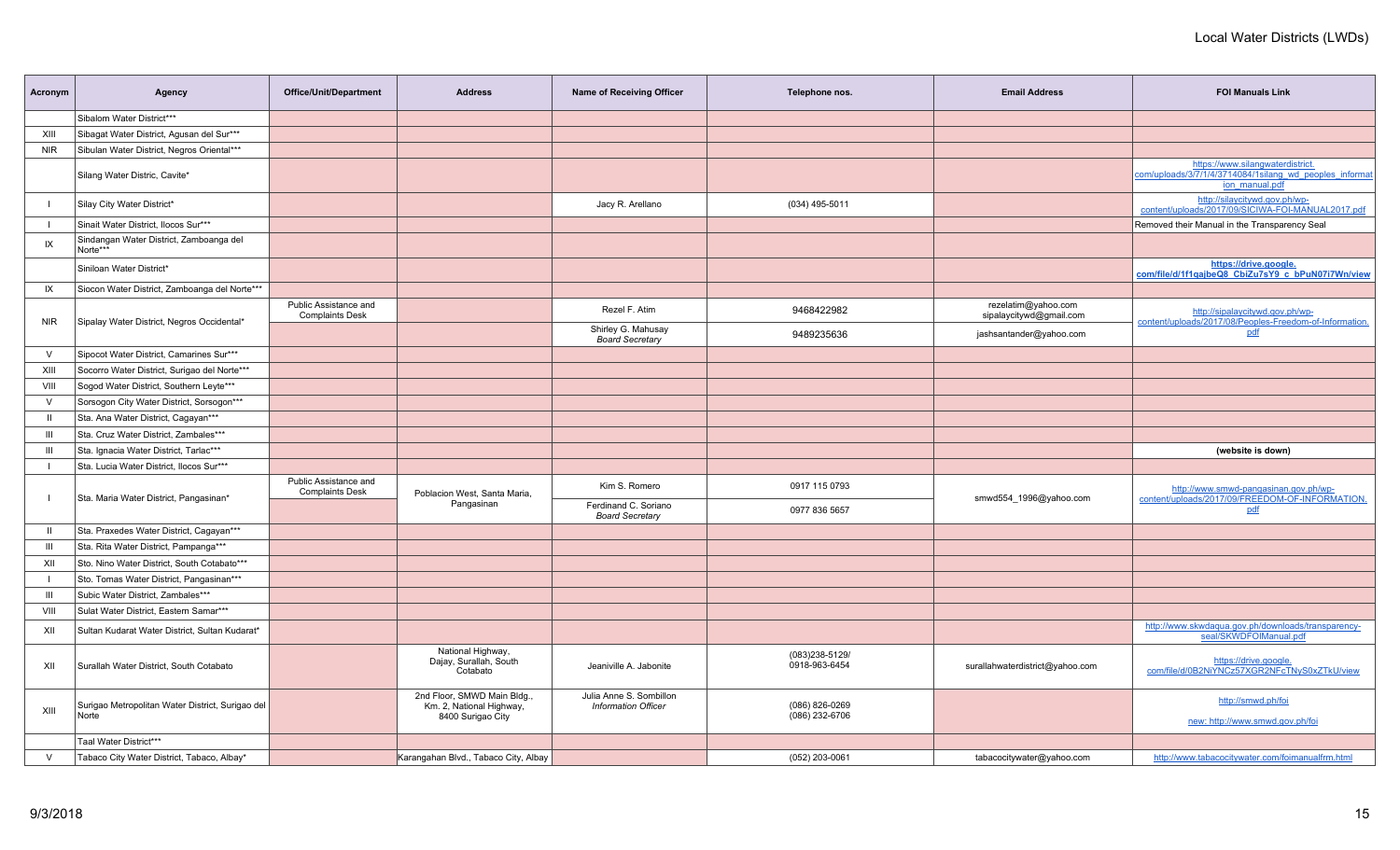| Acronym    | Agency                                        | Office/Unit/Department               | <b>Address</b>                                             | <b>Name of Receiving Officer</b>                                              | Telephone nos.                                                  | <b>Email Address</b>                                                                                         | <b>FOI Manuals Link</b>                                                                                                                             |
|------------|-----------------------------------------------|--------------------------------------|------------------------------------------------------------|-------------------------------------------------------------------------------|-----------------------------------------------------------------|--------------------------------------------------------------------------------------------------------------|-----------------------------------------------------------------------------------------------------------------------------------------------------|
| VII        | Tabuelan Water District, Cebu***              |                                      |                                                            |                                                                               |                                                                 |                                                                                                              |                                                                                                                                                     |
| VIII       | Taft Water District, Eastern Samar***         |                                      |                                                            |                                                                               |                                                                 |                                                                                                              |                                                                                                                                                     |
|            | <b>Tagaytay Water District</b>                | <b>TCWD Commercial</b><br>Department | Amadeo Rd., Brgy Kaybagal Central,<br><b>Tagaytay City</b> | Admin./Finance Services Department<br>Manager                                 | Landline: (046) 413-1312<br>Fax: (046) 413-2966                 | tcwd.cust.service@gmail.com                                                                                  | https://static.asia-cloud.info/var/m f/f7/f79/688/4077-foi.<br>pdf                                                                                  |
| XIII       | Tagbina Water District, Surigao del Sur***    |                                      |                                                            |                                                                               |                                                                 |                                                                                                              |                                                                                                                                                     |
|            | Tagkawayan Water District*                    |                                      |                                                            |                                                                               |                                                                 |                                                                                                              | http://www.tagkawayanwaterdistrict.org.<br>ph/images/files2017/FreedomOfInformationTagkawayanWD<br>.pdf<br>website is down                          |
| X          | Tagoloan Water District, Misamis Oriental***  |                                      |                                                            |                                                                               |                                                                 |                                                                                                              |                                                                                                                                                     |
|            | Tagudin Water District, Ilocos Sur***         |                                      |                                                            |                                                                               |                                                                 |                                                                                                              |                                                                                                                                                     |
| XI         | Tagum Water District, Davao del Norte         |                                      |                                                            | Division Manager of Information<br>Services for<br>transmittal to FEO offices | 084-216-6628 telefax 084-218-0388<br>Mobile Number: 09255239116 | Facebook account: Tagum WD<br>Email Address: tagumwaterdistrict@gmail.com<br>Website: www.tagum-water.gov.ph | https://drive.google<br>com/file/d/0B49F9Os47Mx3ZEdNY0dvOC15aE0/view<br>new: https://drive.google.com/open?<br>id=1a7XPq9HYxA5wafdn15GmdNNnP4MV4yFN |
|            | Talavera Water District***                    |                                      |                                                            |                                                                               |                                                                 |                                                                                                              | (website is down)                                                                                                                                   |
| VII        | Talibon Water District, Bohol***              |                                      |                                                            |                                                                               |                                                                 |                                                                                                              |                                                                                                                                                     |
|            | Talisay Water District*                       |                                      |                                                            |                                                                               |                                                                 |                                                                                                              | http://www.talisaywaterdistrict.gov.ph/wp-<br>content/uploads/2017/10/TWD-FOI-MANUAL-2017.pdf                                                       |
| X          | Talisayan Water District, Misamis Oriental*** |                                      |                                                            |                                                                               |                                                                 |                                                                                                              |                                                                                                                                                     |
|            | Talugtug Water District***                    |                                      |                                                            |                                                                               |                                                                 |                                                                                                              |                                                                                                                                                     |
| IV-A       | Tanauan Water District, Batangas*             |                                      |                                                            |                                                                               |                                                                 |                                                                                                              | http://www.tanauanwd.gov.ph/wp-<br>content/uploads/2018/01/Peoples-FOI-ManualAdded.pdf                                                              |
| IV-A       | Tanay Water District, Rizal*                  |                                      |                                                            |                                                                               |                                                                 |                                                                                                              | https://www.tanaywaterdistrict.gov.ph/freedom-of-<br>information-manual/                                                                            |
| XIII       | Tandag City Water District, Surigao del Sur   |                                      |                                                            | Michelle L. Patrimonio                                                        | 9109870003                                                      | michelleluna15@yahoo.com                                                                                     | http://tandagwd.gov.ph/uploads/FOI2017.pdf                                                                                                          |
| $\times$   | Tangub City Water District, Tangub City***    |                                      |                                                            |                                                                               |                                                                 |                                                                                                              |                                                                                                                                                     |
| <b>NIR</b> | Tanjay Water District, Negros Oriental***     |                                      |                                                            |                                                                               |                                                                 |                                                                                                              |                                                                                                                                                     |
| IV-A       |                                               |                                      |                                                            | Mira H. Arenal                                                                | (046) 4848090                                                   |                                                                                                              |                                                                                                                                                     |
|            | Tanza Water District, Cavite                  |                                      |                                                            | Loralei U. Perena                                                             |                                                                 | tanza_wd@yahoo.com                                                                                           | https://ia600802.us.archive.                                                                                                                        |
|            |                                               |                                      |                                                            | Charlina A. Cesa                                                              | (046) 5052906                                                   |                                                                                                              | org/26/items/jozkozhk22 gmail FOI/FOI.pdf                                                                                                           |
|            | Tarlac City Water District***                 |                                      |                                                            |                                                                               |                                                                 |                                                                                                              |                                                                                                                                                     |
|            | Taysan Water District***                      |                                      |                                                            |                                                                               |                                                                 |                                                                                                              |                                                                                                                                                     |
| IV-B       | Taytay Water District, Palawan***             |                                      |                                                            |                                                                               |                                                                 |                                                                                                              |                                                                                                                                                     |
|            | Teresa Water District***                      |                                      |                                                            |                                                                               |                                                                 |                                                                                                              |                                                                                                                                                     |
|            | <b>Tiaong Water District</b>                  |                                      | Brgy. Lalig, Tiaong,                                       | Aurea T. Lindo<br>Adm. Services Asst. A                                       | 042 545 9170                                                    |                                                                                                              | http://tiaongwaterdistrict.gov.ph/pdf/2017/TWDFOI.pdf                                                                                               |
|            |                                               |                                      | Quezon                                                     | Josephine A. Remo<br>Adm. Services Asst. B                                    |                                                                 |                                                                                                              |                                                                                                                                                     |
| VI         | Tobias Fornier Water District, Antique***     |                                      |                                                            |                                                                               |                                                                 |                                                                                                              |                                                                                                                                                     |
| VII        | Toledo City Water District, Cebu              |                                      |                                                            | Ruby Jean L. Yu<br>Marilou Gelig                                              |                                                                 |                                                                                                              | http://www.toledocitywd.gov.<br>ph/images/freedomofinfo2017.pdf                                                                                     |
| IV-A       | Trece Martires City Water District, Cavite*   |                                      |                                                            |                                                                               |                                                                 |                                                                                                              | http://tmcwaterdistrict.esy.es/assets/tmcwd-peoples-info-<br>manual.pdf                                                                             |